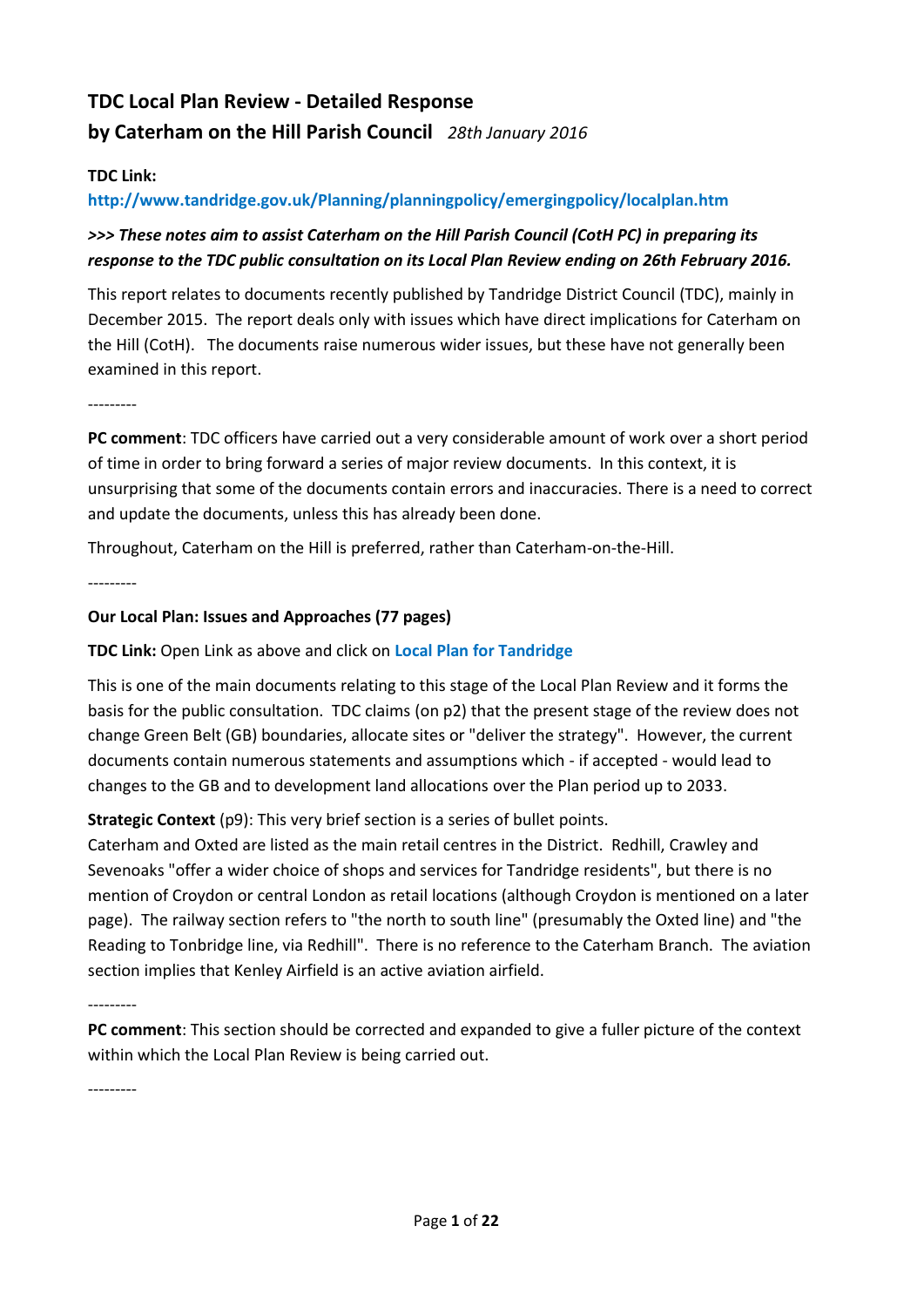#### **Issues** (from p11): *>>> This section could usefully be read in full by PCllrs before the PC finalises its response.*

**Housing Issues** (p12): The six housing issues include: "Concentration of elderly accommodation, particularly in Caterham".

**Infrastructure** (pp20-22): This is by far the longest list of issues. However, there is no mention among the 18 infrastructure issues of several which affect CotH, including overcrowding and lack of capacity for car parking in many residential streets, traffic congestion and lack of road capacity (at many times of the week, not just in rush hours), and conflict between through traffic and local users. Lack of school capacity is mentioned.

**Responses** (pp 24-26): This section is much shorter than the list of issues, and no responses are proposed for some of the issues. For example, for the list of 18 infrastructure issues, only two responses are suggested.

**Vision, how the district will look in 20 years** (p28): This half-page section is extremely brief.

---------

**PC comments:** The **Issues** section omits some infrastructure issues of concern to residents and businesses in Caterham on the Hill. There are a number of individual issues within the various lists which could be more clearly worded. The **Responses** sections are brief, bland and inadequate. The **Vision** section is extremely vague, and some of its aspirations are in conflict with the proposed housing land commitments later in the report.

---------

**How could we achieve our vision?** (pp30-66): This is the main section of this document. The text implies that the Local Plan Review is not really about "our vision", but mainly about meeting Government requirements for housing and other development while attempting to limit damage to the district's communities and environment. The "things to note" bullet points on p30 (all in capital letters!) make this clear.

Within this section, sub-section 11, headed **the people** (pp31-45), states in para 11.0.1 (p31): "Chapter 6 of the NPPF requires local planning authorities to meet their full objectively assessed needs and to cater for those housing and economic needs." However, the NPPF actually adds an important caveat which is omitted from the TDC statement. The wording in the NPPF (para 47) states that LAs should "use their evidence base to ensure that their Local Plan meets the full, objectively assessed needs for market and affordable housing in the housing market area, **as far as is consistent with the policies set out in this Framework** …" (our emphasis). There are numerous NPPF policies which provide a balance to unconstrained development, including protection of the Green Belt, safeguarding and enhancing the environment, providing access to leisure and recreation, improving infrastructure and many more.

---------

**PC comment:** Paragraph 11.0.1 should be corrected to include the important caveat in the NPPF.

---------

The TDC report sets out seven approaches to development in the district. The starting point is a settlement hierarchy; Caterham on the Hill is listed in the top tier as an Urban Settlement, separately from Caterham Valley.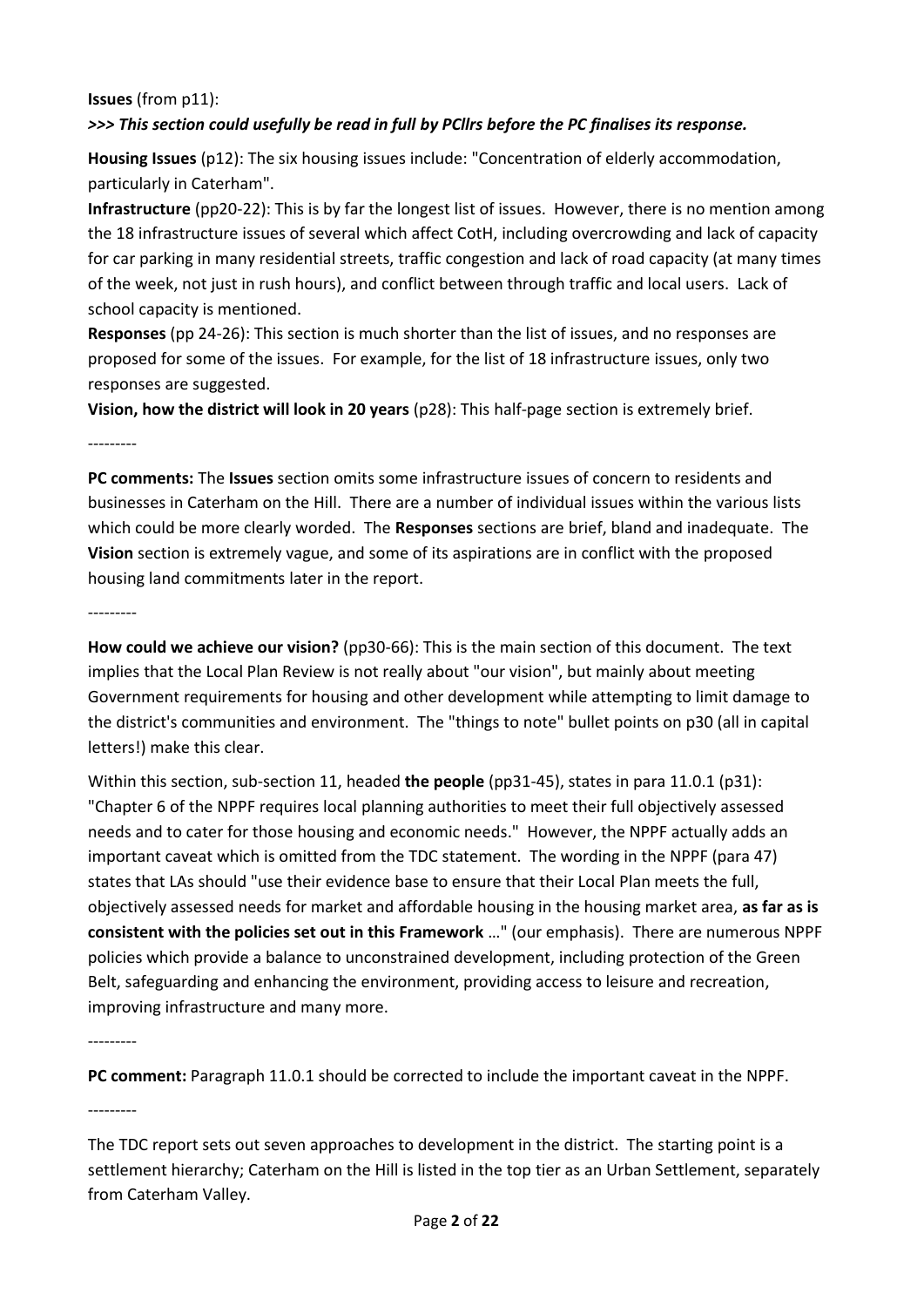For **housing provision**, the report next sets out a Delivery Strategy (pp32-40) based on a series of (mainly) cumulative "Approaches". Approach 1 covers dwellings already built and existing commitments. Approach 2a adds sites in main towns including CotH. Approach 2b suggests a higher density of build (at 70 dwellings per hectare, at least double what is currently achieved). Approach 3 adds Green Belt sites around urban areas. Approach 4 includes GB sites around rural villages instead of those around towns. Approach 5 includes GB sites around both towns and villages. Approach 6 is different and includes "a large urban extension or new settlement", but without stating a location or yield.

Approaches 1 - 5 include dwelling numbers (for the years 2013-33) and employment areas (in hectares), so this Review seems to be more about meeting Government requirements rather than providing improvements for existing residents and businesses. As a further complexity, these are provided for a series of between 16 and 53 Clusters across the District. Although the Clusters are shown on maps, it has not been possible to identify their precise locations, or in some cases whether a particular Cluster lies wholly or partly within CotH Parish. The PC has therefore compiled figures for dwelling numbers which the report assesses as deliverable or developable within or bordering CotH Parish, using the sites listed in the HELAA report, Appendix 3 (see below for details). The table below gives the results.

*Table: Sites which HELAA Appendix 3 regards as 'deliverable' or 'developable', excluding sites already built or committed (see Approach 5, page 39 of Issues & Approaches Report)*

| Sites in CotH  | Sites in  | Sites bordering | Sites bordering | Total dwellings in | Comparable total |
|----------------|-----------|-----------------|-----------------|--------------------|------------------|
| Parish, not in | Parish,   | Parish, not in  | Parish, within  | and bordering      | for Tandridge    |
| Green Belt     | within GB | GВ              | GВ              | Parish             | <b>District</b>  |
| 275            | 134       | 92              | 1395            | 1896               | 8597             |

*Notes: The above numbers represent the best estimate which the PC can make, in the absence of clear locational data from the Cluster figures in the report. We have used the dwelling yield numbers in HELAA Appx 3 even where they differ from other sources.*

---------

**PC comments:** The Parish Council considers that the use of Clusters in this report is unhelpful. We recommend that the break-down of housing and employment figures should use identifiable areas, either shown clearly on maps or related to Parish areas or Electoral Wards. We are also concerned that, on these maps, Kenley is shown south of Whyteleafe and within Tandridge District. This is incorrect; the place-name Kenley should be removed from the maps or correctly located outside the District. It would also be helpful to show Caterham Valley and Caterham on the Hill separately, particularly on larger versions of the maps.

From the table above, we conclude that, while the 'deliverable' or 'developable' housing site figures within the Parish seem relatively low, large sites close to the Parish boundary entail that over 40% of the prospective future allocation within the District would be located within or bordering Caterham on the Hill Parish. Our comments on HELAA Appendix 3 (below) indicate that many of these site allocations would be vigorously opposed by the PC and, no doubt, by adjoining Parish Councils, local groups and residents.

The PC does not agree with the provision figures put forward in any of Approaches 2a, 2b, 3, 4 or 5.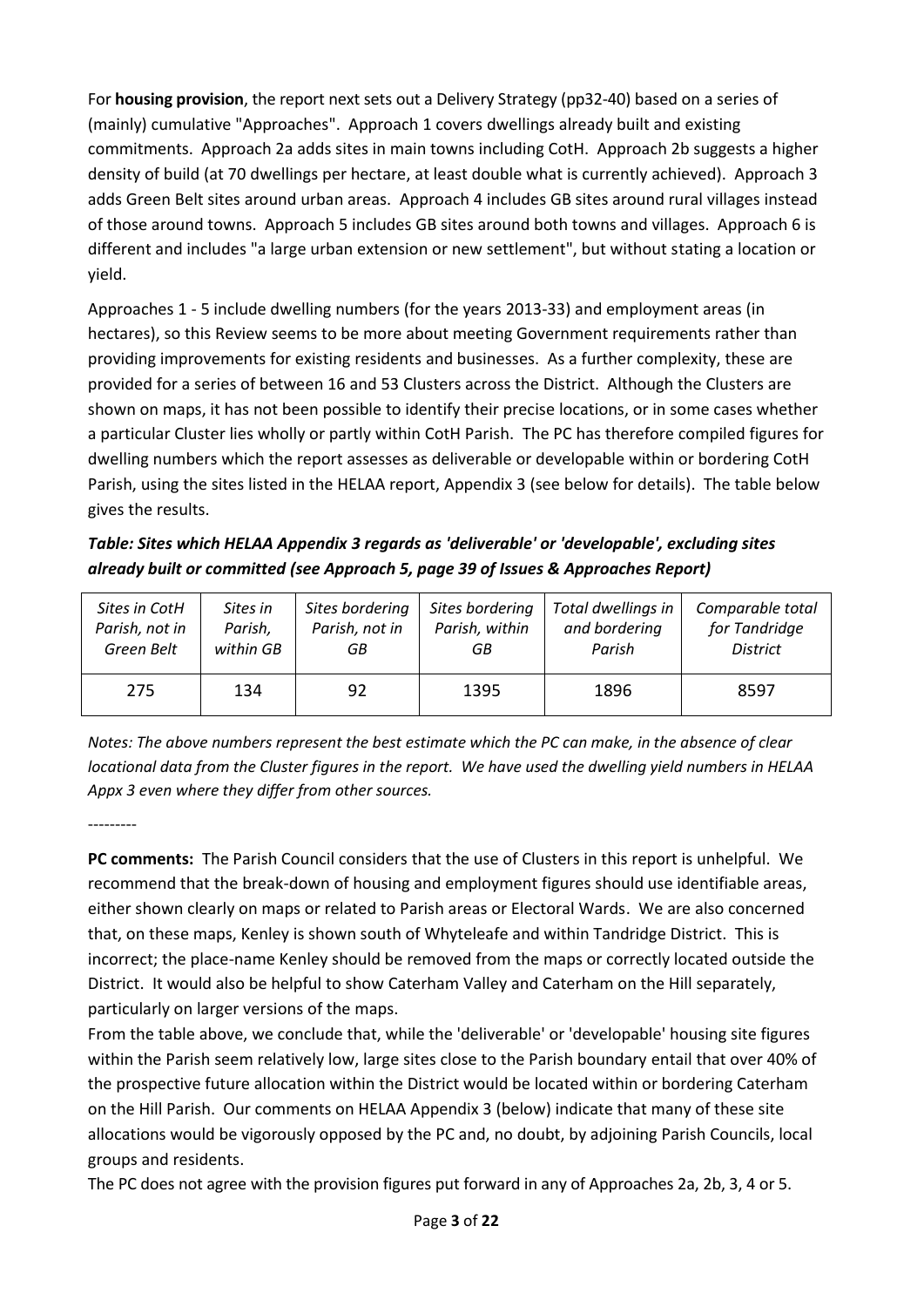The figures should all be revised downwards before they can be regarded as acceptable. The PC's response to HELAA Appendix 3 gives details. Approach 2a proposes development of urban sites at 70 dph. While this may be feasible at sites near a wide range of facilities and close to stations, the PC regards intensification to 70 dwellings per hectare as unacceptable and unachievable in an area such as Caterham on the Hill. Approaches 3 and 5, which in addition imply the removal of sites from the Green Belt within and around CotH, would be deeply damaging and are strongly opposed.

---------

The Delivery Strategy section also provides **employment** figures. There are yields given (in hectares) for each Approach. In Approaches 2a & 2b, the District figure is 3.2 ha for "commercial intensification" of existing employment areas (none of which are in CotH). For Approaches 3, 4 & 5 this figure increases very sharply to 87.4 ha, with contributions from most of the Clusters, including most of those within and bordering CotH. Although the figures are given as areas of land, the text refers only to "intensification" of employment sites. The PC has not found where locations and assessments for CotH are provided in this report or in the Economic Needs Assessment technical paper (see below). Also, need or demand estimates have not been found within the report to justify the figure of 87.4 ha of employment intensification.

---------

**PC comments:** The PC does not understand the employment figures in this report. They are given in hectares, implying the use of additional land, but they are also stated to represent intensification on existing sites, implying that no extra land will be needed. The PC does not accept the use of these figures unless further data are made available to justify them.

**---------**

Sub-section 11 also includes a brief reference to Market and Affordable Homes. The report states that, due to the Government's proposed changes, it is not yet possible to devise approaches on this issue.

Sub-section 12 is headed **the place**. This is much more general in tone and content than the previous sub-section. There are some specific proposals, but few numbers and no tables or maps. There are references to Town Centres, Retail and Leisure, Health and Wellbeing, Design and Safety, Climate Change, Natural Environment, Biodiversity and Geodiversity, European Sites, Heritage, Green Belt, Flooding, Infrastructure and Aviation. Some of these topics (such as Green Belt) are extensively assessed in other reports within the consultation. Others are only treated through general comments and broad aspirations. A future Government decision on expansion of Gatwick Airport could have a huge impact on the District, going far beyond Aviation alone.

---------

**PC comments:** This sub-section headed **the place** is too vague and general in nature to enable detailed comments or views to be provided. TDC will need to set out specific measures for meeting its aspirations for the people of the District and to explain how the various improvements it seeks in quality of life and environment can be achieved in the context of the several levels of extra new development which may be imposed in line with Government policy in the NPPF. Other sections of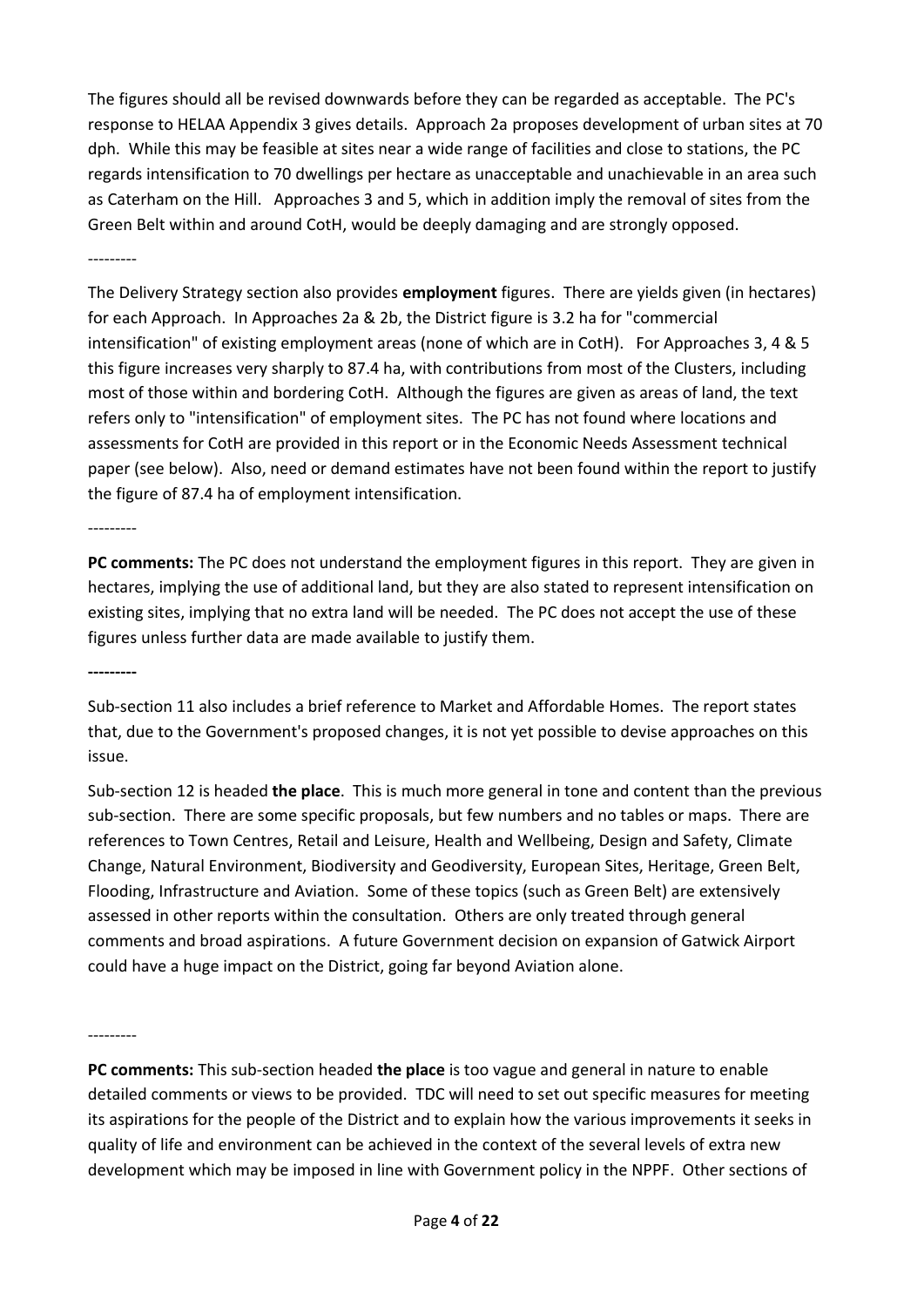the PC comments illustrate the obvious conflicts in the Parish between provision of extensive new housing and (for example) traffic impacts, possible loss of local green space and loss of Green Belt.

---------

Finally in the main consultation document, there are short sections on **Monitoring**, **Next Steps** and **"How can I have my say?"**, together with a Glossary of abbreviations. These process sections are brief and generally uncontroversial.

---------

#### **Issues and Objectives Topic Paper (30 pages + 87 pages in Appendices)**

### **TDC Link:** Open Link as above and click on **Technical Assessments**

This report sets out the process for reviewing a Local Plan and then lists the main Government legislation and guidance documents which need to be taken into account, together with many other reports and studies. These documents between them contain a very large number of objectives, almost all aspirational and unquantified - indeed, some are unquantifiable. Section 4 **Issues for the District** (pp24-27) sets out a large number of issues and problems facing Tandridge District, together with rather fewer positive opportunities; there are over 70 bullet points in all. Finally, there is a short section on **Objectives**, expressed in very general terms. The Issues and Objectives sections are included in the main consultation document (see above). The two Appendices contain comments by "external stakeholders and internal departments" and a further, much longer, list of issues for the District.

---------

**PC comments:** The manifold ambitions and aspirations set out in this report are, for the most part, endorsed by the PC. The overarching issue for the District remains how to preserve - let alone enhance - the quality of life and environment for Tandridge residents and businesses while accommodating even a small part of the additional housing which the Government seeks to impose through the NPPF.

---------

### **Spatial Approaches Topic Paper (94 pages)**

**TDC Link:** Open Link as above and click on **Technical Assessments**

This report provides further detail on the methodology used to establish the seven Approaches in the main consultation document. The District is divided into 18 smaller areas to enable more detailed assessment; CotH is in Area 1.

Some major constraints affecting development potential within Tandridge are then mapped. These include: restricting development in areas of flooding ; protecting heritage assets (such as Scheduled Monuments); keeping land available to deal with waste and for mineral extraction; and protecting areas of high quality landscape and biodiversity, including AONBs, SSSIs, Ancient Woodland, Historic Parks & Gardens but **not** the Green Belt. There are several other categories; the full list of Tier 1 and Tier 2 constraints is on pp18-24 of the report. The list also includes Local Green Spaces identified through Neighbourhood Plans, and this may become relevant in CotH when the CR3 Neighbourhood Plan reaches fruition.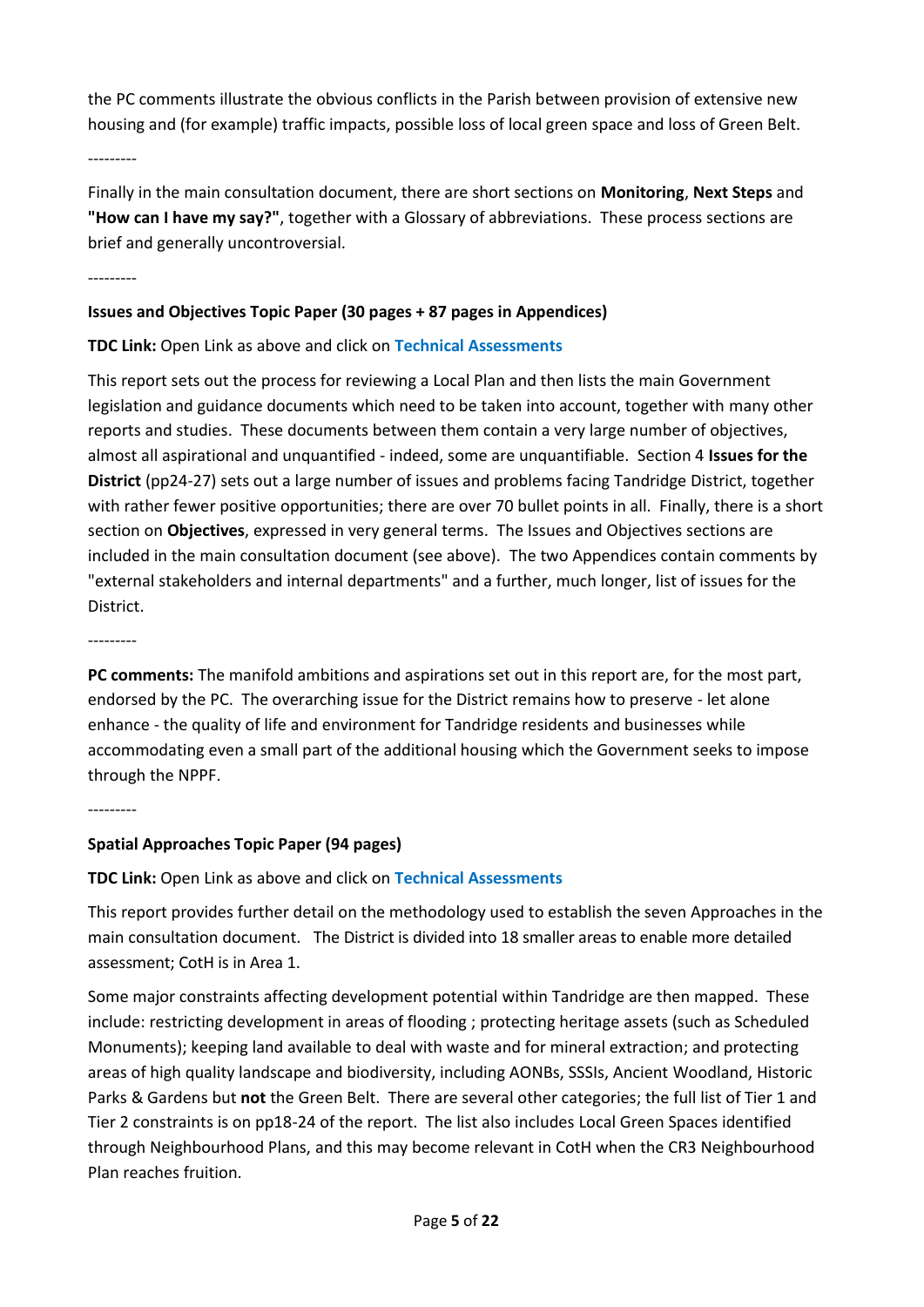Readers of the main part of the report may be concerned that some constraints, such as Conservation Areas and Listed Buildings, are missing from the lists in Tiers 1 & 2 within the main part of the report. However, within Appendix 3 (pp81 ff), there is a Tier 3 constraints list which is not mentioned in the main part of the report. It appears that information on these Tier 3 constraints has been omitted in error from the report text.

The map on p54 also shows a third tier of constraints (although not indicated as such). The map has no key, but Tier 1 constraints are in red (none in CotH), Tier 2 in orange, including Westway Common, Town End Recreation Ground and Salmons Lane Green, and Tier 3 in yellow, including Caterham Barracks Conservation Area and the Tandridge part of Kenley Airfield Conservation Area. A number of Listed Buildings are shown by black spots. In Appendix 3 to the report, the tables on pages 67 & 81 show the Tier 2 and Tier 3 constraints within CotH for Area 1, though omitting Salmons Lane Green, and these are also shown on the map in Appendix 1 on p54.

*>>> Note for Parish Cllrs: The map on p54 can be enlarged on the website link, to enable the Area 1 constraints to be identified more easily.*

---------

**PC comments:** Information on Tier 3 constraints has been omitted from the main part of the report; this should be rectified. Also, the map on page 54 is wrongly labelled and there is no key; this should also be rectified.

The Parish Council considers that all the constraints shown within the Parish in the map on page 54 and in the tables on pages 67 and 81 are of equal importance. Development in these areas should not be permitted, except within the Conservation Areas where the purpose is to protect or enhance the historic settings or to conserve Listed Buildings.

Queens Park is not included as a constraint area (despite being described elsewhere in the documents as "our flagship wellbeing site"), and some other public open spaces could reasonably be added within the category of Local Green Spaces. The CR3 Neighbourhood Plan will be making reference to these.

---------

### **Housing and Employment Land Availability Assessment (HELAA) (32 pages)**

**TDC Link:** Open Link as above and click on **Technical Assessments**

This report is stated to be a technical study which is an important evidence source but does not in itself represent policy or site allocations. The new acronym HELAA replaces SHLAA (Strategic Housing Land Availability Assessment) as assessments of land for economic development are also included. A table on p6 of the report sets out what the HELAA does and does not do.

The report has sections on policy context and methodology, site identification and assessment, and site capacity. There is also an estimate of the yield from Windfall Sites (of five dwellings or fewer). Employment and Traveller Sites are listed in the body of the report. The 33 Employment, or Economic Needs Assessment (ENA), sites do not include any within or near to CotH Parish. Similarly, there are no Traveller Sites in or near the Parish. However, details on the extensive list of suggested housing sites only appear in Appendices 3, 4 & 5 (see below).

The HELAA report's findings on Housing Land Availability are given in a table on p31. The total yield between 2013 and 2033 is given as 10,533. That total more than meets the Objectively Assessed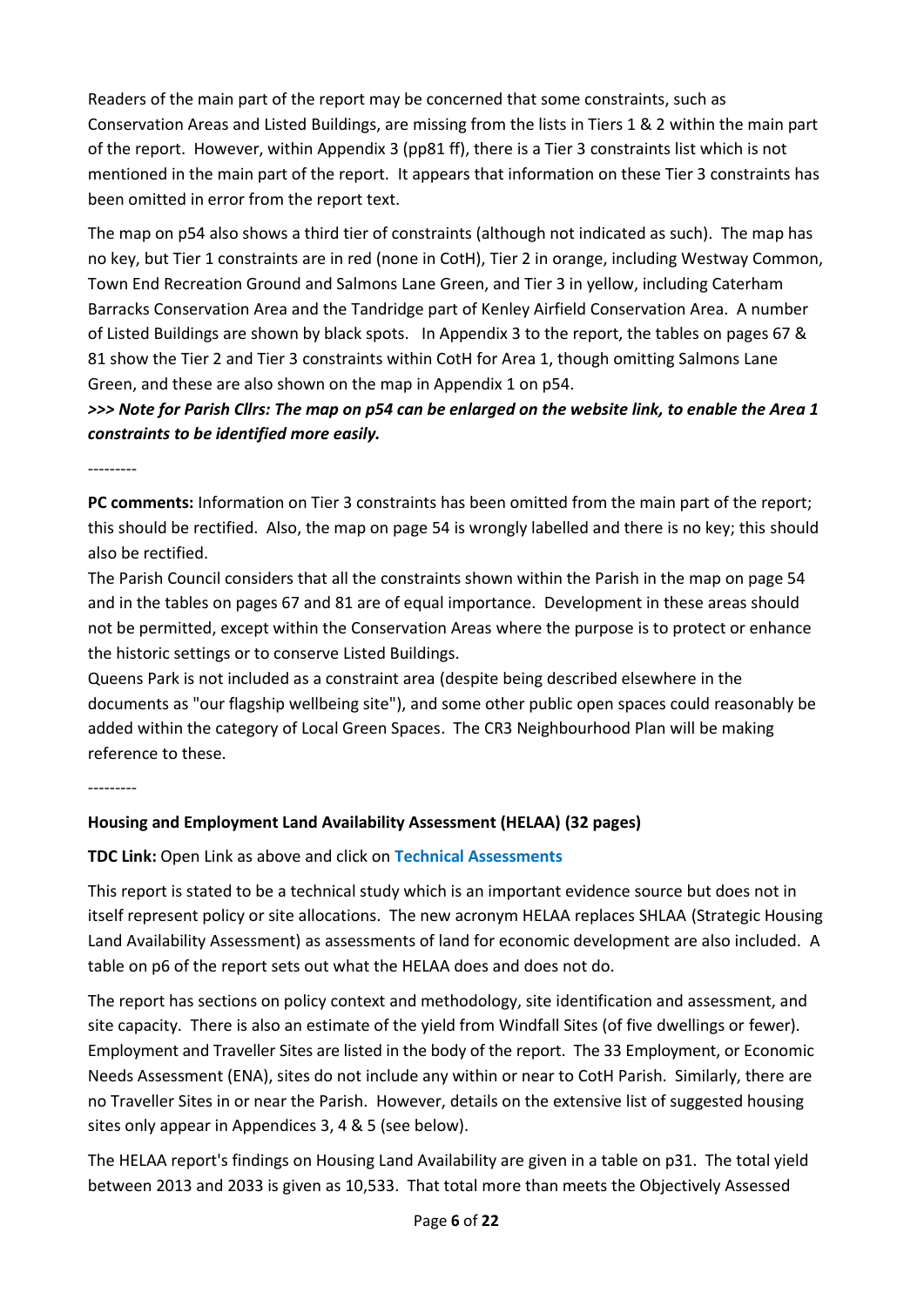Need estimates for the same period. However, this total includes 755 units from 'Deliverable' sites (within the five years up to 2020) and 7,842 units from 'Developable' sites between 2020 and 2033.

---------

**PC comment**: The housing land availability figures in the report are highly speculative. They depend on all of these sites - including a number within CotH Parish currently in the Green Belt and others which are extremely contentious - coming forward. The PC's comments on HELAA Appendix 3 (below) indicate that there is likely to be widespread opposition to some proposed sites. Other Parish Councils, local groups and residents may have similar comments to make on sites in their areas. The PC considers that these housing yield figures should not be used until the Local Plan Review has assessed the consultation responses and removed sites which are unlikely to be approved for development.

---------

#### **HELAA Appendix 1 - District Wide and Parish HELAA Maps (24 pages)**

**PC comments:** On some of these maps, the HELAA sites are not correctly placed in relation to the background map features. This applies to the Caterham on the Hill map (page 6) and to the Whyteleafe map (page 23). Also on the CotH map, a road is shown running north and then northwest from the Town End / Burntwood Lane junction and passing across the north side of CAT 034 (Dormers); this does not seem to relate to any actual road. As on other maps, the word 'Kenley' wrongly appears within Caterham on the Hill, both on the CotH map and on the District map on p2. It will be necessary to have fully accurate maps for future stages of the Local Plan review.

#### **HELAA Appendix 2 - HELAA Viability Report (about 70 pages)**

This report was prepared for TDC by BNP Paribas Real Estate. It tests the 'viability' of the TDC HELAA sites and whether landowners and developers can achieve 'competitive returns'. This depends on various factors and takes account of CIL payments and TDC's 'affordable' housing requirements. The PC has not scrutinised this report in detail.

### **HELAA Appendix 3 - Deliverable and Developable Sites (84 pages)**

Note: Within this report, 'Deliverable' means available for development within 5 years; 'Developable' means can be developed after 5 years.

---------

**PC comments:** The report's assessments of sites in and adjacent to Caterham on the Hill have been scrutinised. Comments are made on each site.

**CAT 004: Former Officers Mess, Kenley Airfield.** Claimed to be developable after 5 years. **PC comments:** Site Dwelling Yield given as 29 units; current proposals for conversion of existing Officers' Mess, provision of extension and reconstruction of former buildings, envisage 54 units. The PC supports this conversion and redevelopment subject to caveats and conditions. The PC considers that this development can and should take place immediately, not after 5 years. The PC would strongly oppose any development other than what is currently proposed as the entire site lies within the Green Belt and the Kenley Airfield Conservation Area.

**CAT 007: 156-180 Whyteleafe Road.** Claimed to be deliverable within 5 years. **PC comments:** The claim in the TDC text that the site has access from Annes Walk is challenged on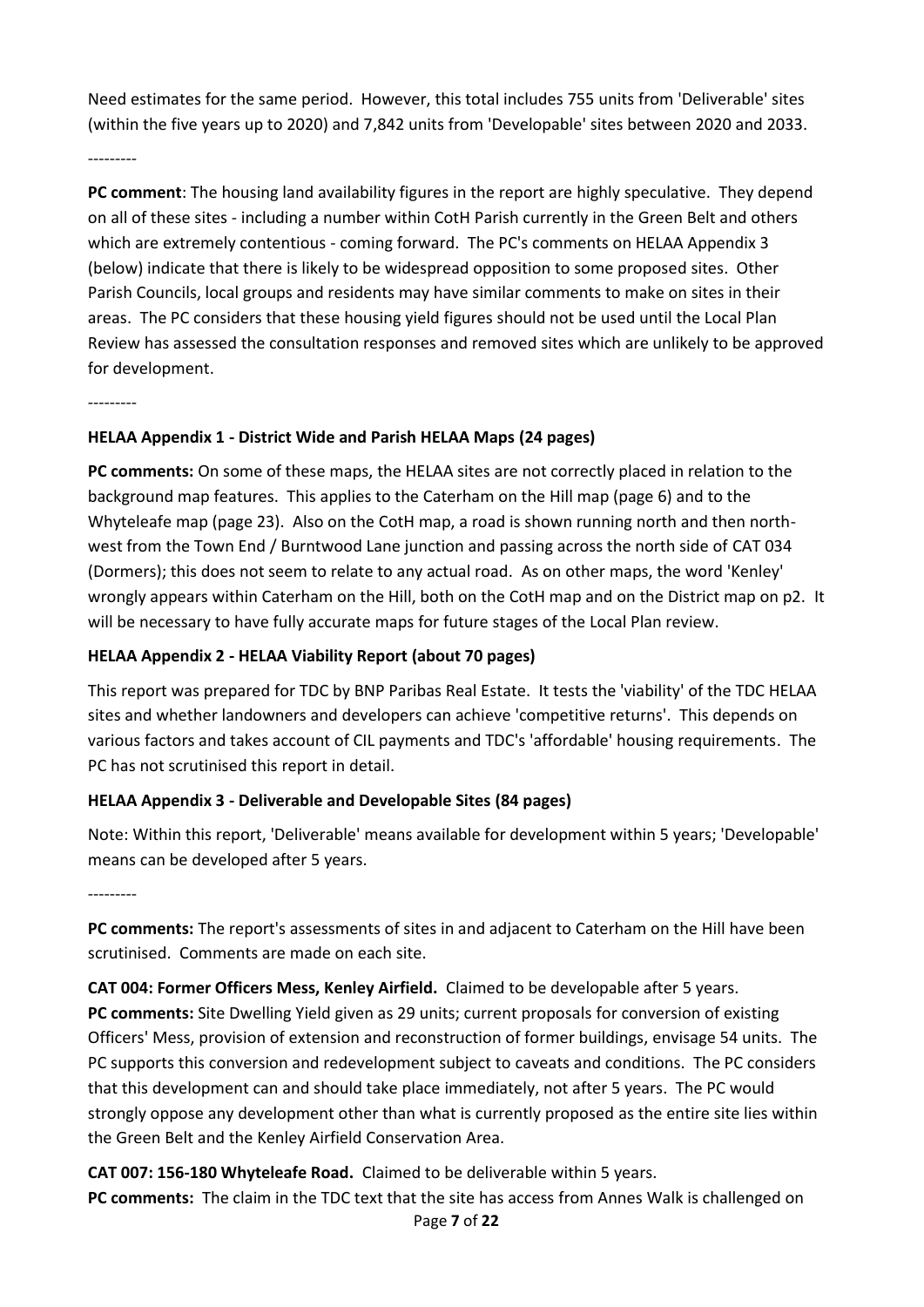the ground that Annes Walk is a narrow residential street with on-street parking and is unsuitable for access to this site. Two current proposals for 69 units include accesses from Whyteleafe Road. The PC has lodged objections to both proposals.

**CAT 019: Caterham Reservoir, Stanstead Road.** Claimed to be developable after 5 years. **PC comments:** This Green Belt site, with a yield of 27 units, falls outside the CotH Parish area. Development of this site would have traffic impacts on Stanstead Road. Also, the site cannot be developed unless the concurrent Green Belt Assessment leads to its removal from the GB.

**CAT 026: Ninehams Gardens.** Claimed to be deliverable within 5 years. **PC comment**: This site has planning permission as described in the TDC document.

**CAT 029: Field at Burntwood Lane.** Claimed to be developable after 5 years. Yield 53 units. **PC comments:** This Green Belt site falls outside the CotH Parish Council part of Burntwood Lane, although it is immediately east of the Parish boundary. Development of this site would have significant traffic impacts on Burntwood Lane. Also, the site cannot be developed unless the concurrent Green Belt Assessment leads to its removal from the GB. We oppose any loss of GB in this area.

**CAT 034: Dormers, Foxon Lane.** Claimed to be deliverable within 5 years. Yield 40 units. **PC comments:** The PC considers that this purpose-built modern building should be restored as a care home or for a similar use, for which there are increasing needs in the area and to provide local employment. The PC notes that the site is owned by TDC and would welcome an early statement by the Council as to its intentions for future use.

**CAT 036: 69-73 Stanstead Road and CAT 045: 72 Stanstead Road.** Both sites claimed to be deliverable within 5 years. Combined yield 23 units.

**PC comments:** These two sites fall outside the CotH Parish Council part of Stanstead Road, though they are immediately south of the Parish boundary. Development of these sites would have traffic impacts on Stanstead Road. CAT 045 is owned by TDC and the PC would welcome an early statement by the Council as to its intentions for future use.

**CAT 038: Land north of Waller Lane.** Claimed to be developable after 5 years. Yield 30 units. **PC comments:** This Green Belt site lies within the Parish, close to the boundary with Caterham Valley. The TDC document accepts that much of this steeply sloping, wooded hillside is unsuitable for development, but claims that part of the site is suitable in principle with a yield of 30 dwelling units. The PC considers that the location of this land makes it completely unsuitable for development. Waller Lane is not suitable for any significant volume of traffic, and the site provides a key part of the narrow strip of Green Belt land separating Caterham on the Hill from Caterham Valley. Loss of any part of this land to development would also make it more difficult to defend retention of adjacent areas of GB. The PC would therefore strongly oppose the removal of any part of this site from the GB or its development for any purpose.

**CAT 039: Surrey National Golf Club, Chaldon.** Claimed to be developable after 5 years.

**PC comments:** This large Green Belt site, said to have a yield of 1076 dwellings, lies immediately west of Green Lane and Westway Ward. Development of this site would have numerous adverse impacts on areas of Westway Ward and on traffic levels within the Parish. The PC would strongly oppose the removal of any part of this site from the GB or its development for any purpose.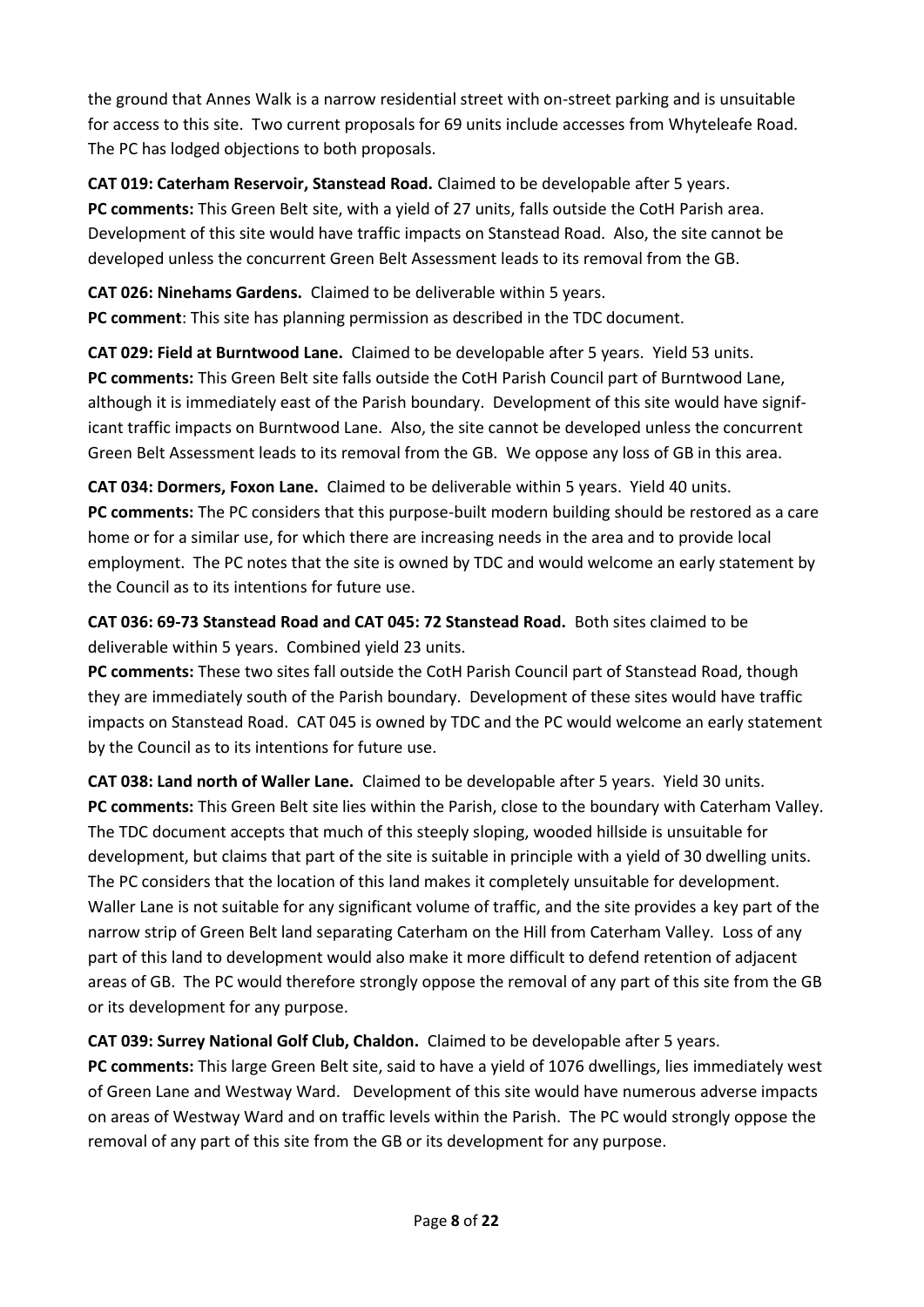**CAT 040: Land off Salmons Lane West and Victor Beamish Avenue.** Claimed to be developable after 5 years, with a yield of 75 units.

**PC comments:** This site, comprising land north, south and west of the former Kenley Airfield HQ Building and NAAFI, is in the Green Belt and is also within the Kenley Airfield Conservation Area. The building is currently being restored for use as a faith school. The land around is of historic importance and its future use should have regard to its inclusion in the KACA. The PC would strongly oppose the removal of any part of this site from the GB or its development for any inappropriate purpose.

**CAT 042: Land to the east of Roffes Lane.** Claimed to be developable after 5 years. **PC comment**: This Green Belt land, with a claimed yield of 239 dwellings, lies within Chaldon, but on the south-west boundary of CotH Parish. The PC would strongly oppose the removal of any part of this site from the GB or its development for any purpose.

**CAT 051: Town End Car Park, rear of Raglan Precinct.** Claimed to be deliverable within 5 years. **PC comments:** This site, said to have a yield of 7 dwelling units, is owned by TDC. The HELAA report states that "no decision has been made by the Council about whether they wish to develop the site". The PC would strongly oppose the loss of this car park, which is essential for the future viability of the High Street / Town End / Chaldon Road shopping and business area. Development of the site at a level above the car park would have adverse impacts on surrounding residential areas. The PC therefore asks that TDC should make an early statement ruling out development at this site. [ Note: the HELAA report implies that highway access to the Town End car park is available from Chaldon Road. This is incorrect. ]

**CAT 053: Church Hill View, Church Hill.** Claimed to be deliverable within 5 years. **PC comments:** This Caterham Valley site is shown in two parts in the HELAA report, the northern section being open land beside Church Hill (on the south-west boundary of the Parish) and the southern section being land around Pelham House in Harestone Valley Road. The PC would strongly oppose the development of the northern part of the site. As the land is owned by TDC, the PC asks that TDC should make an early statement ruling out development of this land.

**CAT 054: Open Space between the Yorke Gate and Hambledon Park Estates, and other sites within Hambledon Park Estate.** Claimed to be deliverable within 5 years, with a yield of 157 units. **PC comments:** The two main areas of this site, as shown on the HELAA report map, are the strip of open land running east - west between the two estates, and an adjacent area to the west of the Hambledon Park estate. These open areas are much used for informal leisure and recreation and they form an essential asset for residents of the two estates and other nearby areas of Westway Ward. The PC would strongly oppose any development on any part of these sites. Note: The HELAA entry is incorrect, as the western parts of this land are in the Green Belt.

The HELAA map also shows a number of smaller areas of land within the Hambledon Park Estate, including a wooded area on its frontage with Coulsdon Road. These are equally unsuitable for development. The PC therefore asks that TDC should make an early statement ruling out development at the various sites shown on the HELAA map as CAT 054.

---------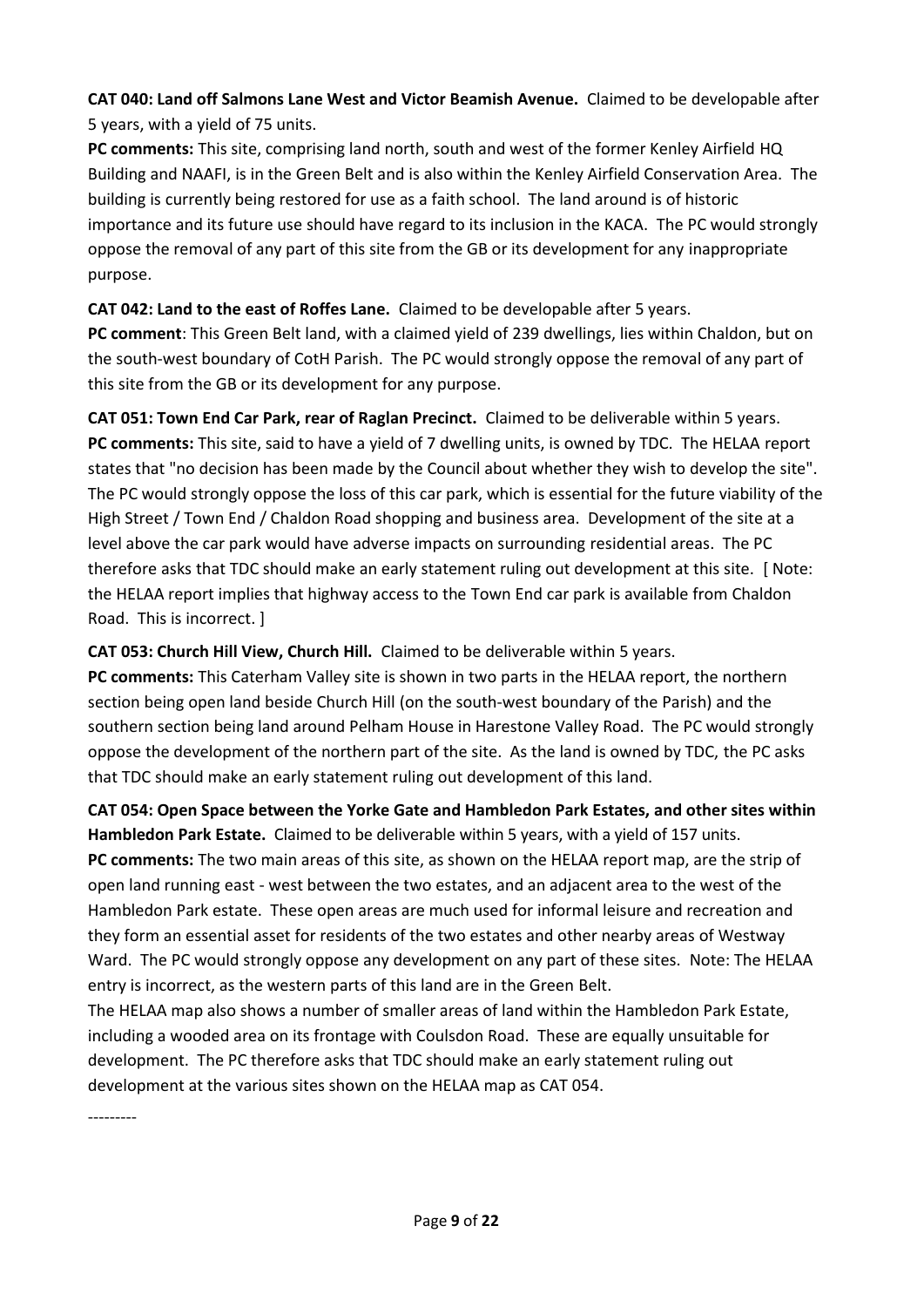### **HELAA Appendix 4 - Unavailable Sites (36 pages)**

This report lists sites, including three in Caterham on the Hill which have previously been the subject of planning applications or of speculation about development. The sites in CotH are CAT 010 (Land rear of Furrows Place and 30-42 Whyteleafe Road), CAT 022 (Essendene Park, off Whyteleafe Road) & CAT 027 (Texaco Garage, High Street). A further unlisted site in a similar category is land off Salmons Lane to the east of Annes Walk (within Whyteleafe Parish).

---------

**PC comment**: These sites have not been included in the list in Appendix 3 as 'deliverable or developable' because no confirmation was received from landowners that the sites were available. Although their exclusion is welcome, landowners could change their position on site availability at any time during the Local Plan review, so it would be a wise precaution to carry out HELAA assessments and public consultation on these sites.

---------

#### **HELAA Appendix 5 - Unsuitable Sites (30 pages)**

This report lists sites regarded as unsuitable for a variety of reasons including that they are remote from a settlement, comprise ancient woodland, are needed for employment use, are minerals and/or waste sites, or are in the AONB (or 'an AONB candidate'). There are no such sites within or bordering CotH Parish. [ CAT 028 is listed in the text as Caterham Reservoir, Stanstead Road, but the map on p 7 shows a site near the A22 Caterham by-pass. ]

---------

#### **HELAA Appendix 6 - Non-Qualifying Sites (20 pages)**

This report lists sites which would each be unlikely to yield more than five dwelling units. There are three such sites within CotH Parish. These are CAT 046 (Garages behind 105-113 Coulsdon Road), CAT 055 (Caterham Community Centre) & CAT 056 (Garages behind Windmill Close).

---------

**PC comment**: Although these sites are excluded from the Review, the PC understands that they are owned by TDC and would welcome an early statement by the Council as to its intentions for their future use.

---------

#### **HELAA Appendix 7 - Traveller Sites (20 pages)**

The report does not list any traveller sites in or near CotH Parish.

---------

#### **Economic Needs Assessment (107 pages plus 18 pages of Summary)**

**TDC Link:** Open Link as above and click on **Technical Assessments**

This report has been prepared for TDC by AECOM.

## >>> *Parish Cllrs are recommended to read the Executive Summary of this report before finalising the PC's response.*

The consultants have surveyed existing sites (of over 0.25 hectares) in Tandridge District which are specifically in use for **industry and warehousing**. There are none in Caterham on the Hill. The consultants estimate that, to maintain current vacancy levels, the demand for industry and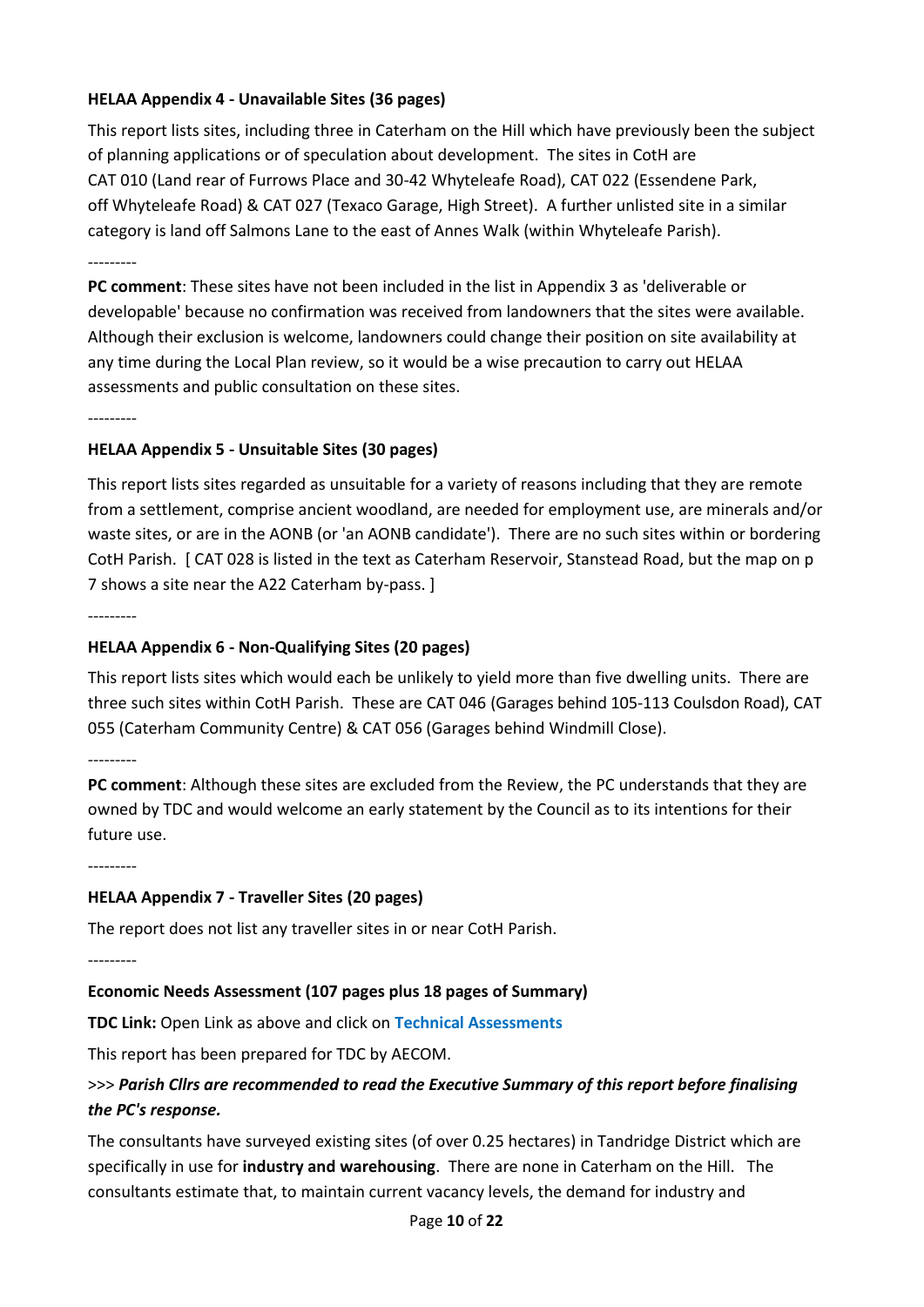warehousing provision could decline by between 6.5 and 7.9 hectares (median 7.1 ha). There are no recommendations in the report regarding future provision within CotH.

On **office** use, the survey notes that, despite some continuing demand for office space in the District, there has been some conversion from office to residential use. The consultants estimate that, for the period to 2033, there could be a need for additional office floor-space from 1,080 to 14,522 square metres, with around 7,500 sqm as the median. Conversion to a level of new land requirement is not straightforward, but this could be from 0.1 to 1.2 hectares in the District in the period up to 2033. The report's recommendations include that, in order to provide for the estimated additional need, TDC should "facilitate growth of office space across the District" and should "expand its current town and local centres policies to safeguard and strengthen existing office space suitable for office use within its town centres … and local centres", including Caterham on the Hill.

---------

**PC comment**: The Parish Council agrees with and accepts the recommendations of this report.

---------

#### **Strategic Highway Assessment Report (86 pages including 4 Appendices)**

#### **TDC Link:** Open Link as above and click on **Technical Assessments**

This report was prepared for TDC by SCC. It estimates the traffic impacts across and around the District arising from the various 'Approaches' set out in the main consultation document, but only during the weekday morning peak period. [ Incidentally, the 'Approaches' are referred to in this Highway Assessment as 'Scenarios'. ]

There is a great deal of detail in this report, but the overall conclusions are unsurprising. The Approaches / Scenarios which include major new levels of housing development are expected to lead to significantly higher traffic congestion than already occurs within the District. In Scenarios 3 & 5, the worst affected roads - including some in Caterham - would suffer "unstable" traffic flows with a "poor level of comfort" for drivers, and "a shock wave affecting traffic upstream" *(sic)* (see, for example, the tables on pp26-28 & 35). There would also be wider impacts, including some outside the District. The M25 and M23, predicted to be over capacity by 2031, would be adversely affected.

The evening peak period, weekday mid-days and weekends were not studied, but the implications are clear from this morning peak study.

## *>>> Parish Councillors are advised to look at the Tables on pp26-28 & 35 and on pp39-42 & 45, and to read the Summaries on pages 4 & 5 and pages 53-54.*

**PC comments:** This report demonstrates that a significant increase in housing development in or around Caterham on the Hill would lead to unacceptable traffic impacts. Although the report focuses on certain roads and junctions and on the weekday morning peak period, similar impacts (perhaps on slightly different parts of the network) would occur at other times. The report refers to "mitigation" measures. However, the Parish Council considers that any major measures to accommodate higher traffic flows in or around Caterham on the Hill could not be achieved without unacceptable damage to the fabric and character of the Parish.

It is the view of the Parish Council that this report alone demonstrates that the housing provisions mooted in Approaches (Scenarios) 3 and 5 are unacceptable and unachievable.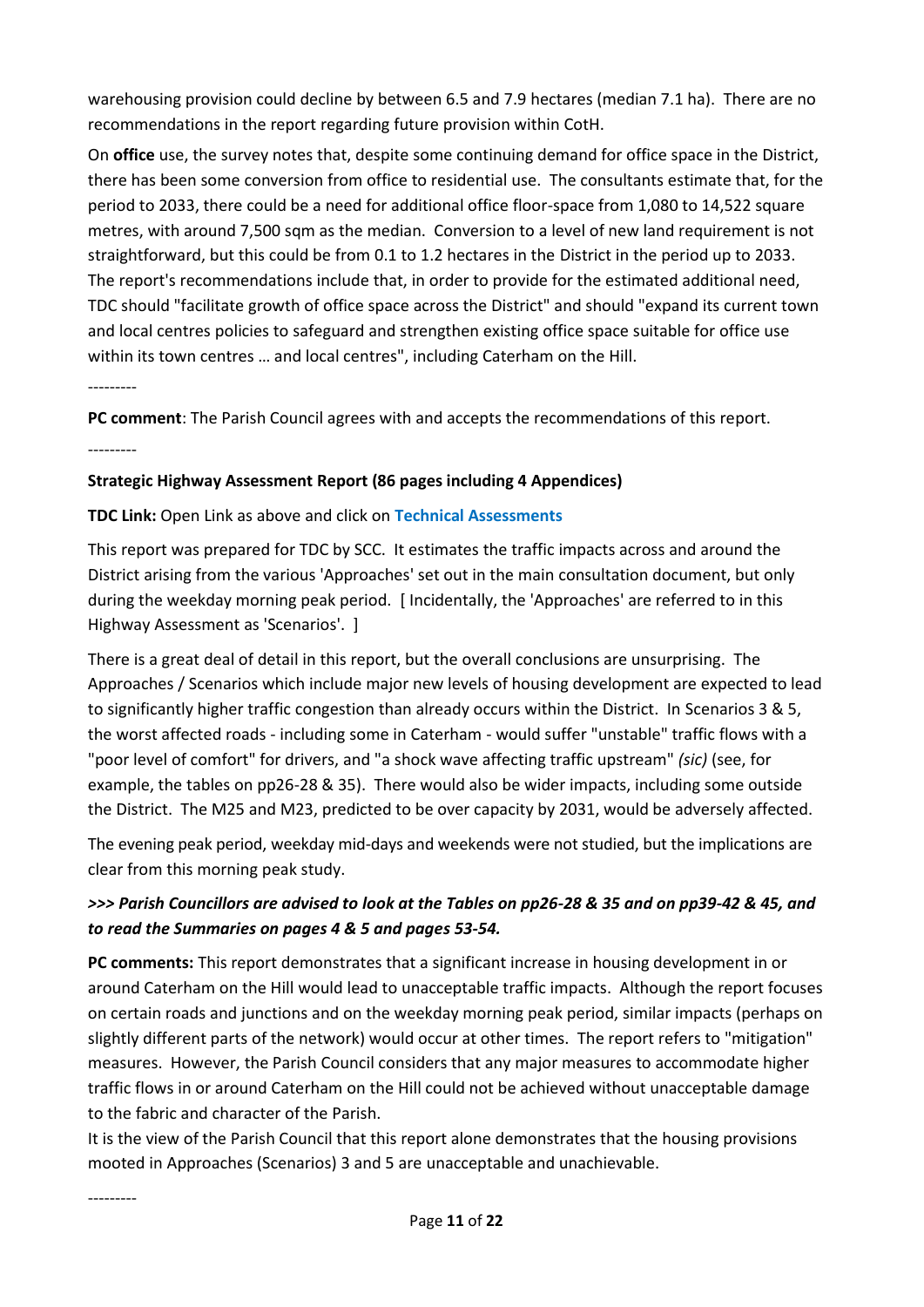#### **Green Belt Assessment (55 pages, plus 519 pages in 6 Appendices)**

#### **TDC Link:** Open Link as above and click on **Technical Assessments**

This report aims to assess the extent to which existing Green Belt land in Tandridge serves one or more of the five GB purposes set out in the Government's National Planning Policy Framework (NPPF). The report does not aim to assess whether any areas should be added to the Green Belt.

The five purposes are:

- To check the unrestricted sprawl of large built up areas;
- To prevent neighbouring towns merging into one another;
- To assist in safeguarding the countryside from encroachment;
- To preserve the setting and special character of historic towns;
- To assist in urban regeneration, by encouraging the recycling of derelict and other urban land.

It will be seen that the importance of the Green Belt is mainly that it is a 'belt' rather than that the land within it is necessarily 'green'.

As with the present set of documents as a whole, TDC asserts that this report "will not draw up or review Green Belt boundaries, nor will it assess the suitability of land for development or make recommendations as to whether the Green Belt boundary should be altered". However, it is likely that the report and its conclusions will, unless challenged, influence subsequent stages of the plan in which boundaries will be reviewed. It is unfortunate that the assessments of existing GB areas are not balanced by any study of potential additions to the GB.

The report sets out the methodology used in the review and its historic context (national and local). Tandridge is divided into numerous areas in terms of the status of the many towns and villages in relation to the GB. Caterham (Caterham on the Hill and Caterham Valley) is a "settlement which is inset from the Green Belt" (report p12). This jargon means that the urban areas of Caterham are not within the GB. The report then looks briefly at changes to GB boundaries, including in Caterham and Whyteleafe. There is some confusion in this section about the location of Kenley Airfield and the administrative areas in which changes to GB boundaries have been made and development has taken place (report p14). This confusion arises in more detail in Appendix A (see below).

---------

**PC comments:** In all the TDC documents, the locations of Kenley (in Croydon) and Kenley Airfield (mostly in Croydon, but with part of the Conservation Area in Tandridge), the minor change to the administrative boundary, changes to the Green Belt, and also the location of recent housing development, need to be accurate and clear. This comment also applies to Appendix A (below).

Caterham on the Hill is a large Parish, with a population of some 13,000. It forms the historic core of Caterham and is distinct from Caterham Valley and Whyteleafe. A major purpose of the GB in this area is to provide a belt of open land which continues to separate the main parts of these settlements from each other. The Parish Council therefore concludes that Caterham on the Hill should be treated throughout the Local Plan Review as a distinct location, separate from Caterham Valley and Whyteleafe.

---------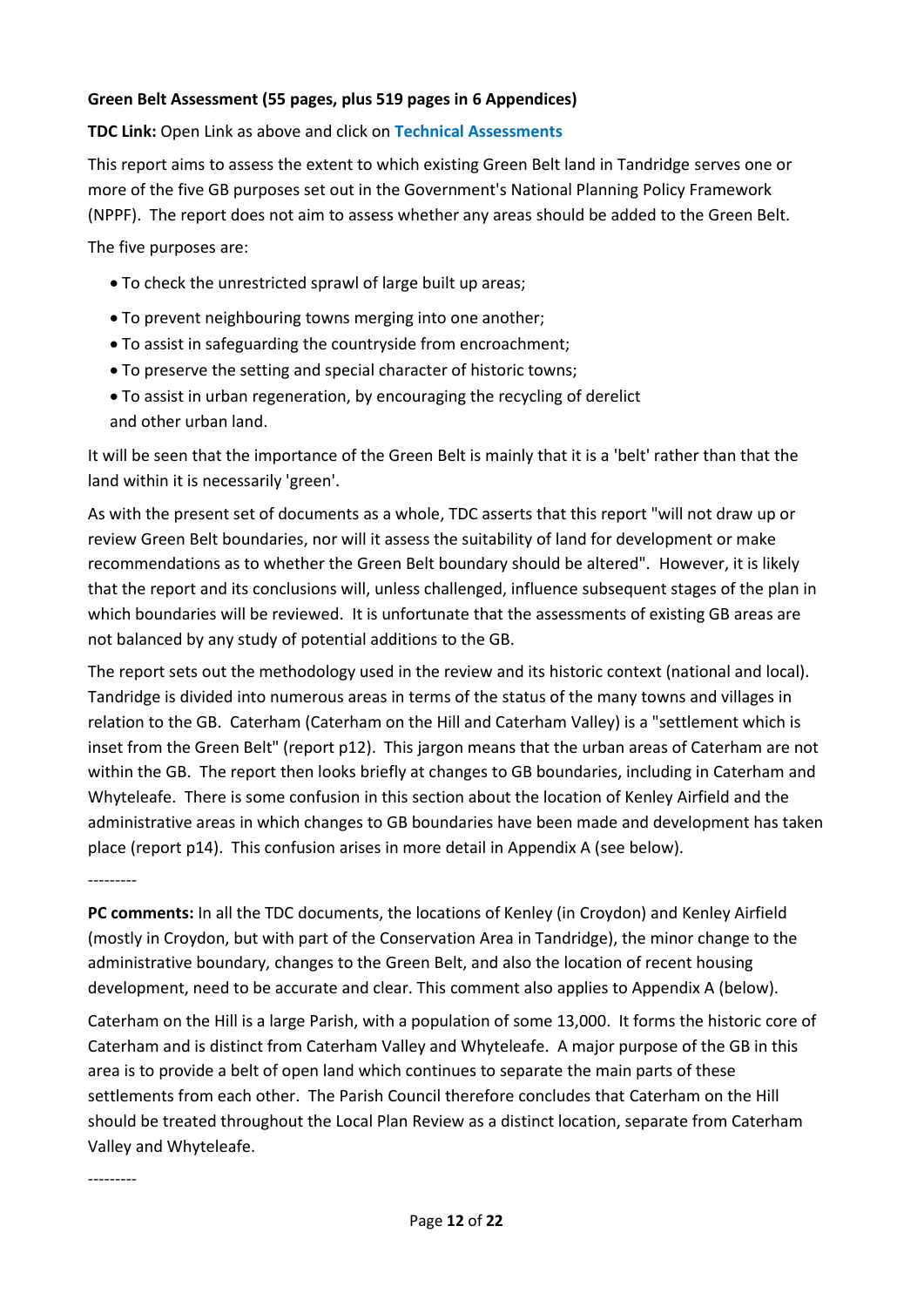For its **Strategic Assessment** (from page 17), the report divides the Tandridge GB into three areas, approximately north to south in the District. CotH Parish is in Area A. In terms of meeting objectives, the report states (para 5.10) that Strategic Area A has:

> Strong role in containing the urban conurbation of London and the large built up areas in the District and outside;

> Prevents the coalescence of a number of the towns within the strategic area;

> Contributes less effectively towards safeguarding the countryside as large areas in this strategic area contain development and infrastructure; and

> Varies in how it preserves the setting of Conservation Areas; those in the outlying countryside are preserved by this strategic area of Green Belt; Conservation Areas within the urban settlements are not.

#### ---------

**PC comment:** These conclusions are for the most part supported by the PC. It will be important to prevent the future coalescence between Caterham on the Hill and Caterham Valley by maintaining the Green Belt areas between these two settlements (see also below). The wording of the final point is noted, but this should not be taken as implying that the Caterham Barracks and Kenley Airfield Conservation Areas are unsatisfactory or not worth conserving. Conservation Areas within larger settlements are of equal value to those in small villages. Once again, in the map on p19 Kenley is wrongly placed within Tandridge District south of Whyteleafe; this should be corrected. The text on p17 correctly lists Kenley within London.

---------

The report then provides **Parcel Assessments** for each of 47 GB 'Parcels' within the District. There is no map of these in the main report. There is an overview map on p252 (best viewed online) and there are detailed local maps in Appendix D. The Parcels of greatest concern to Caterham on the Hill are: GBA 004, which runs north-south through the eastern part of CotH and also within Whyteleafe and Caterham Valley (and, in the south, within Chaldon); GBA 010, which lies to the west of CotH and includes Chaldon golf course, and GBA 046 & 047, two small areas adjoining Coulsdon Common. There are also Coulsdon and Kenley Commons to the north of CotH, which are within the LB Croydon Green Belt. There is a map showing all these areas on p275 of the report. However, that map does not show contiguous GB areas in LB Croydon.

The report provides an overview of the GB areas, with further detail in Appendix D. On p31, the report deals with Caterham on the Hill and Caterham Valley together, and states that "the Green Belt plays a key role in keeping the two parts of Caterham and Warlingham / Whyteleafe separate but at the same time it has large scale development within it that encroaches upon the countryside". The report adds that there is "a part [of the GB] to the south of Caterham, which has large scale development within it that has an encroaching impact on the countryside". On p32, the report states: "There are also two small pieces of Green Belt (GBA 046 & 047) to the north of Caterham that serve no Green Belt purpose and have little connection to the settlement".

The report also has sections on Whyteleafe (p32) and Chaldon (p33).

#### ---------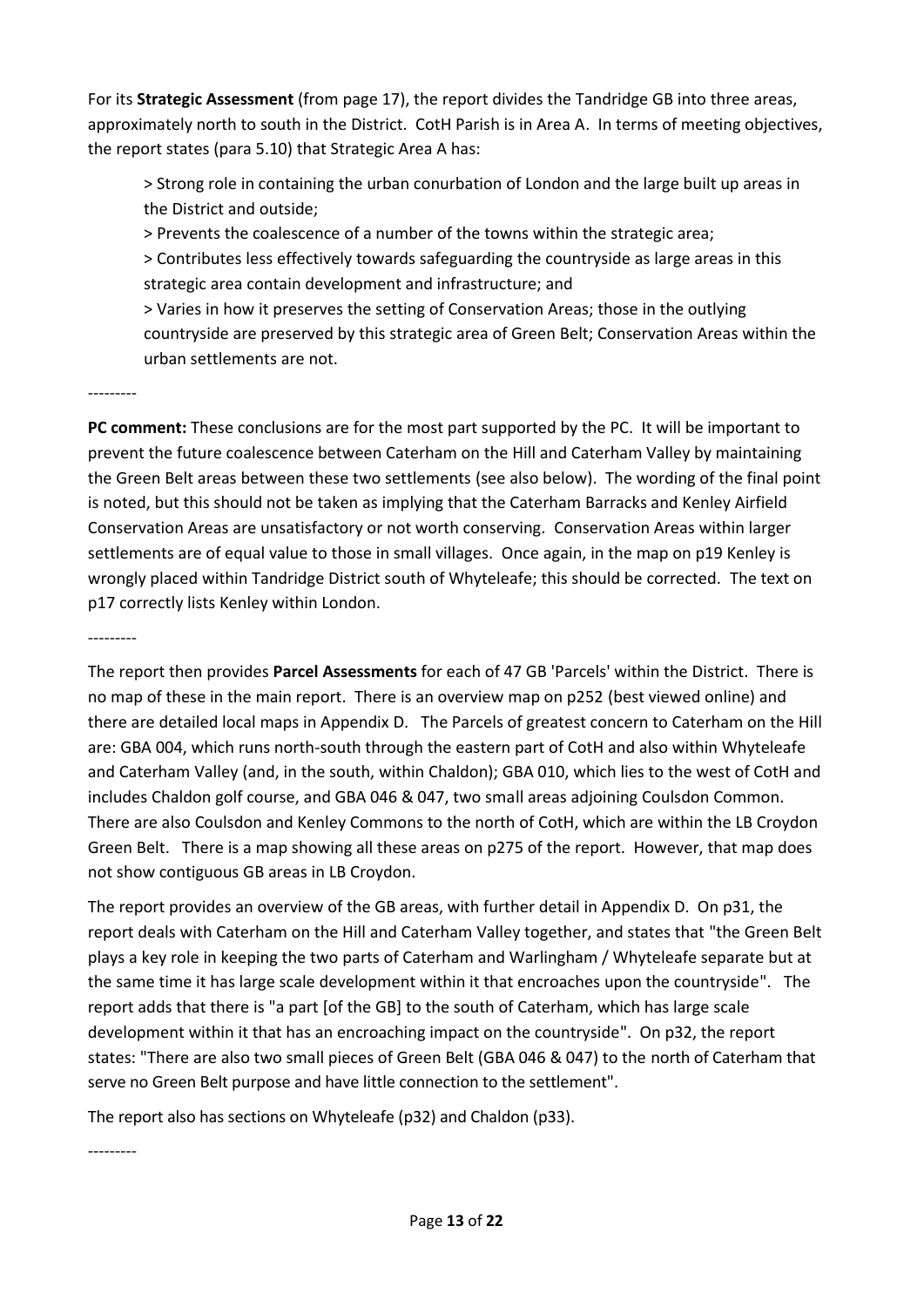**PC comments:** It would have been helpful to have had a map of the Parcels within the main report. It would also have been helpful to show the TDC / LB Croydon boundary on the map on p275, together with areas of GB in LB Croydon which are adjacent to Tandridge.

Neither of the statements on p31 about "large scale development" within the GB around Caterham applies to Caterham on the Hill (except within the academic campus). It would have been better to treat CotH and Caterham Valley separately here, particularly as a main purpose of GBA 004 is to separate the two.

The PC objects strongly to the report's comment on GBA 046 & 047. Both adjoin Coulsdon Common, and GBA 047 forms an integral part of the Common; it is shown thus on maps displayed by City (of London) Commons, which owns and manages Coulsdon and Kenley Commons. This statement in the report should be removed, or changed to reflect the actual situation.

---------

The report lists **Areas for Further Investigation**. These have a different set of numbers to those for the GB Parcels. Again there is no map in the main report, but there is one in Appendix F, p574).

Area of Further Investigation 006, titled "District Boundary with Croydon, adjoining Kenley", refers to "urban sprawl from Kenley Aerodrome", but the map shows 006 as an area east of the A22 and not near Kenley Airfield (as it is now generally called).

Area of Further Investigation 008 comments on GBA 004, the areas separating Caterham on the Hill and Caterham Valley. The full text of these comments is reproduced here.

As set out in the assessment on Strategic Area A, the north of the District has a role in preventing the sprawl from Greater London. The development that has occurred in Kenley has created sprawl into Caterham. As this area has changed substantially since Green Belt has been designated, this parcel is at risk of development. This is particularly apparent in that the space between Caterham on the Hill and Caterham Valley as it was designated for residential development in the 1974 Surrey Development Plan. The reason why this area was never built out and put back into the Green Belt is unknown. However, it could be due to the topography of the parcel. For all these reasons, this area has been identified as an area for further investigation.

Further, this thin strip of Green Belt separates Caterham Valley, Caterham on the Hill and Whyteleafe, and at some points these settlements are in very close proximity to each other. The redevelopment of Kenley Aerodrome, whilst not physically merging Kenley with Caterham, has created the perception of settlements merging. Further, the area contains a mix of uses, such as schools and sports grounds, which add to the perception that the settlements adjacent are merging. Whilst the topography and woodland between the settlements assist in preventing coalescence, the Green Belt also plays a role and as such this parcel is extremely effective at meeting this purpose. To understand the relevance of this parcel in preventing coalescence, this area has been identified as an area for further investigation.

---------

**PC comments:** The TDC report's comments on Area of Further Investigation 008 contain errors and are confusing. The statements that "the development that has occurred in Kenley has created sprawl into Caterham" and "the redevelopment of Kenley Aerodrome, whilst not physically merging Kenley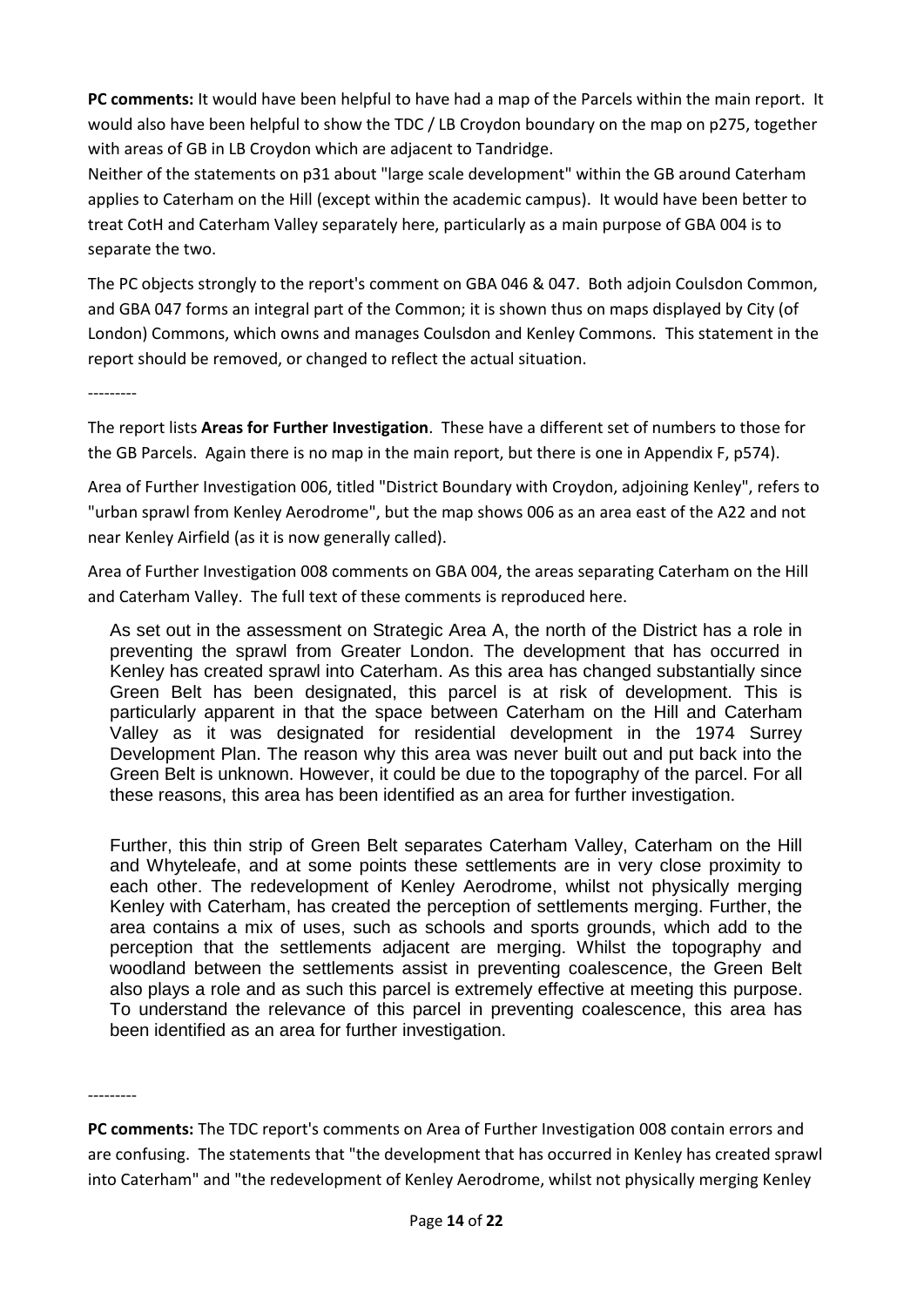with Caterham, has created the perception of settlements merging" are wrong. The author may have confused Kenley (in LB Croydon) with the redevelopment of the Kenley Park Estate (in the northern part of Caterham on the Hill); this was previously the site of MoD housing (albeit with a minor change in the Tandridge / Croydon boundary around twenty years ago). Kenley Airfield itself is a Conservation Area (partly within Croydon) and has not been redeveloped.

The Parish Council offered help to TDC in understanding GBA 004, which is complex and multifaceted. Unfortunately, this offer was declined. This section must now be rewritten.

The PC has no objection to further investigation of GBA 004, but further work needs to be both accurate and aware of the important function of this area in separating Caterham on the Hill from Caterham Valley and Whyteleafe.

---------

Areas of Further Investigation 048 & 049 relate to GBA 046 & 047. The report's comments are:

The size and location of the Green Belt mean [these areas] have little impact in relation to preventing sprawl or coalescence of Caterham on the Hill with Old Coulsdon or preserving the setting of a Conservation Area. As they do not serve any of the purposes in their entirety and as such require further consideration as to whether they should form part of the Green Belt.

---------

#### **PC comments:**

As stated above, the Parish Council objects to the report's opinions on Areas of Further Investigation 048 & 049 (GBA 046 & 047). In particular, any attempt to remove part of Coulsdon Common (GBA 047) from the Green Belt (solely, it seems because of the location of the TDC / LBC boundary) would be strongly resisted. The open and undeveloped part of GBA 046 includes many trees, and its removal from the GB would be pointless. There needs to be consultation with City (of London) Commons before work on these two sites is taken further.

---------

The report ends with a series of **Recommendations** and a **Glossary**. The Recommendations are general in nature and concern possible future stages in the Green Belt Review process.

---------

#### **Green Belt Assessment, Appendix A: Historic Assessments**

In the remaining sections of this consultation response, the PC's **comments** appear throughout and not in separate paragraphs.

An index indicating the page numbers for each settlement would be helpful.

### **A.23. Caterham (Caterham Valley, Caterham on the Hill)** (p197 - p208)

**Q1** (about development in the GB and changes to GB boundaries)

*Surrey County Development Plan 1958* The report (on p197) states that Box 2 in Figure A.23.1 shows that "the area behind Ninehams Gardens" was not in the Green Belt in 1958. However, the map showing the area is too small to be sure of this without inspecting the original document. There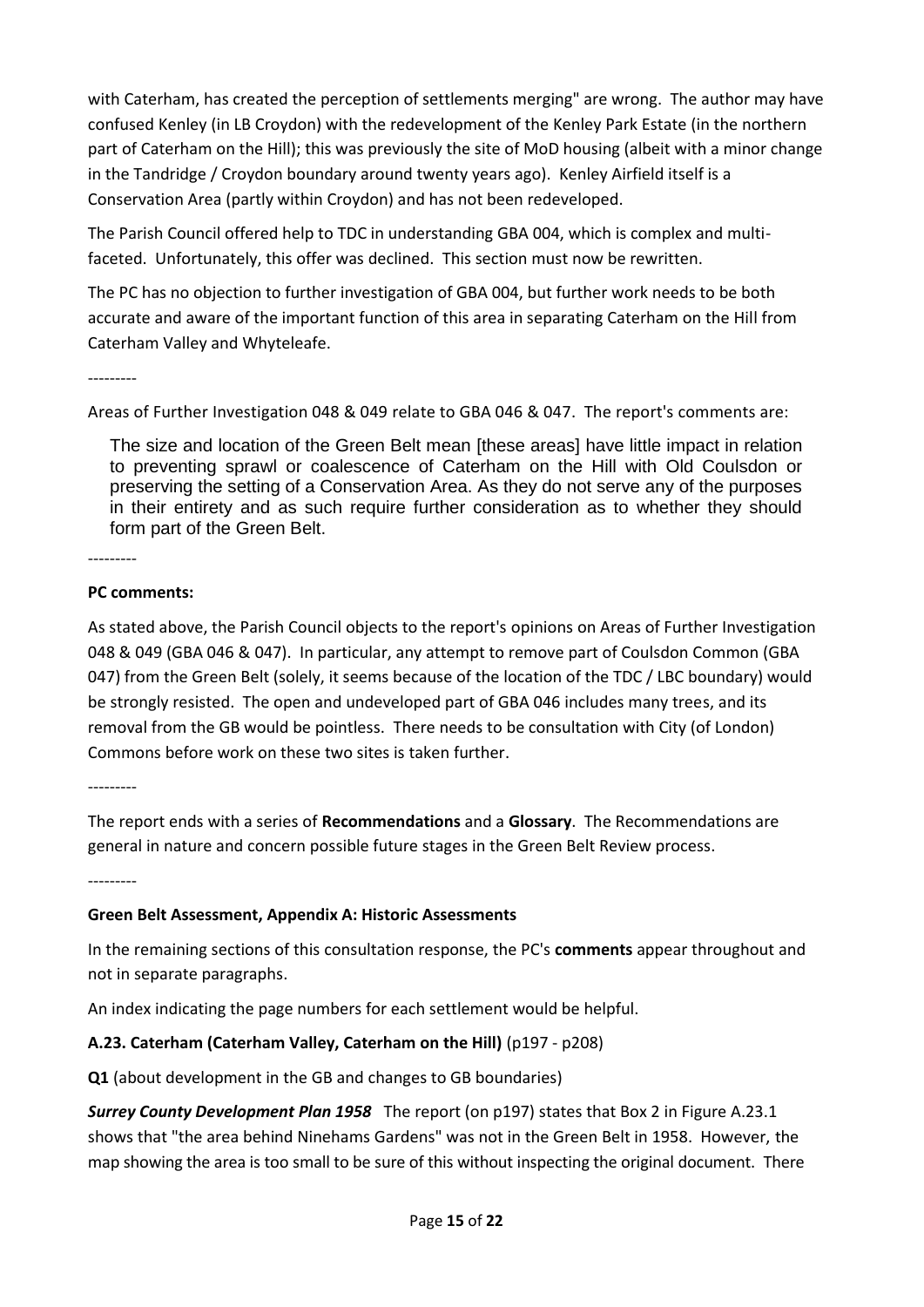are actually two areas (near to each other, one behind Ninehams Gardens, the other further west behind Ninehams Road) which are included in the main GB assessments (GBA 046 & 047).

*Surrey Development Plan 1974* The text on p198 states that Box 2 in Figure A.23.2 shows that "two small parcels [GBA 046 & 047] were put into the Green Belt" and claims that this was done "to provide for a primary school and a secondary school, shown as PS and SS on the map". However, the map does not show PS or SS at this location, so this needs to be corrected. Also, the blue border of Box 2 obscures the western of the two areas. It would be helpful for the text of this Plan to be checked to ascertain the reasons for this change in the GB, bearing in mind that these two small sites border on the GB in LB Croydon.

*Surrey Structure Plan 1980* No comment by the PC on this text.

*Draft Whyteleafe Local Plan 1987* This plan included a map that shows the Green Belt around Caterham. It appears from this map that the two areas GBA 046 & 047 were, once again, not in the GB. However, this was only a draft plan, and another 'removal' from the GB is noted as a "mapping error". The PC considers that an out-of-date map may have been used for this draft plan, and that no weight should be accorded to the text on p199 of the report, or to Figure A.23.3 on p200, or to the zoomed-in maps on p199.

*Surrey Structure Plan 1989* No comment by the PC on this text.

*North of the Downs Local Plan 1992* The report text on pp200-201 is not fully understood; also, there is reference to Whyteleafe rather than Caterham. Perhaps locations could be indicated more clearly, with a map showing the changes.

*Tandridge District Council Local Plan 2001* The coloured map on p201 is the first which clearly shows the two areas of GB, one behind Ninehams Gardens (not Nineham Gardens as in the caption) (GBA 046) and the other further west behind Ninehams Road (GBA 047). The text on p202 claims: "The area in the box 2 shows the two areas behind Nineham Gardens as Green Belt. The Plan does not set out any justification for this change. The two small spaces between Nineham Gardens are no longer allocated for open space provision and instead there is an access road into the area on the east and the area on the west is not used as public open space." However, no textual evidence has been provided for this claim that there have been recent changes to the status and boundaries of GBA 046 & 047. Local knowledge of the area suggests that the status of these two small areas did not change at the time of the 2001 Local Plan, and that GBA 047 in particular has been part of Coulsdon Common for very many years. None of the earlier monochrome maps shows these two areas with sufficient clarity to determine whether there was a change in GB status or boundary in 2001. The map on p201 is also the first to show the slight revision to the Tandridge DC / LB Croydon boundary to incorporate all of the then MoD housing and which has since been redeveloped as the Kenley Park Estate.

*2008 Core Strategy* No comment by the PC on this text or map.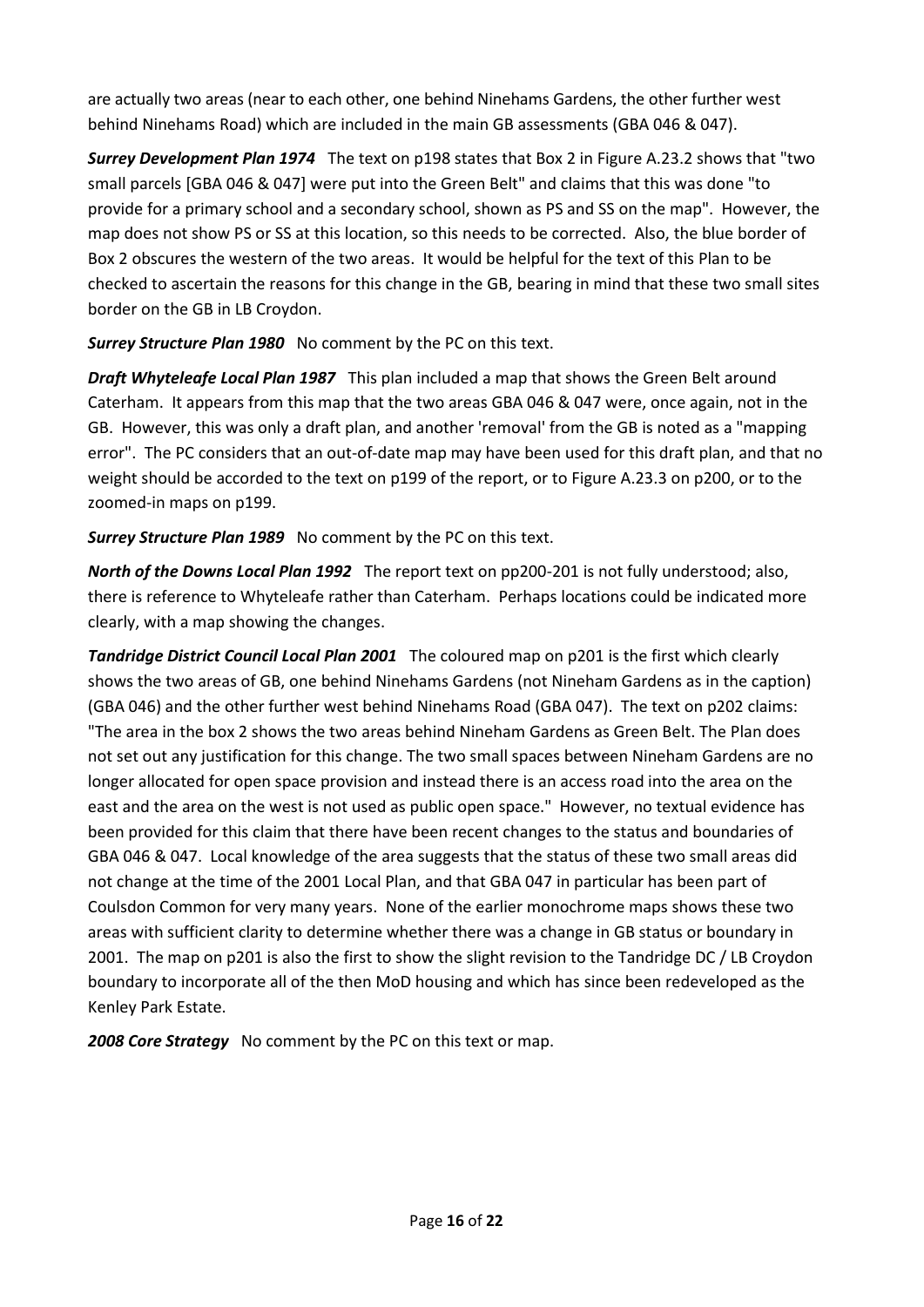**Q2** (about 'inset' areas and changes to urban areas)

On pages 202-203, there appears the statement: "Development within the Green Belt near Caterham has been taking place on four major sites since the designation of the Green Belt: St Lawrence's Hospital; Caterham School; De Stafford School; Kenley Aerodrome." On p204, Figure A.23.7 is captioned "St Lawrence's Hospital in 2014". This shows the Yorke Gate estate, with part of the Hambledon Park Estate to the south and part of the redeveloped Caterham Barracks 'Village' to the north. Also on p204, Figure A.23.8 is captioned "St Lawrence's Hospital in the Tandridge DC Local Plan 2001". This mainly shows the boundary (in red) of the Caterham Barracks Conservation Area, which was designated in 1995; the Barracks was never within the GB.

On p205, it is unhelpful that assessments relating to Kenley Airfield and de Stafford School are included with Whyteleafe.

On p206, under Q4, the report states: "There have also been a number of schools where the playing fields have been protected. The exception to this is Caterham Secondary School, which was previously Portley House School where development has taken place and the school has significantly grown in size." The former Portley House School is now the main building of Sunnydown School, whereas most of the fairly recent development has been around de Stafford School, including the Sports Centre.

## **A.24. Whyteleafe** (p208 - p217)

There are numerous references to areas within Caterham on the Hill (and to Caterham Valley) in this Whyteleafe section of the Appendix. This is confusing and unhelpful. The relevant sections of text and maps should be moved to section A.23 or preferably to separate sections on Caterham on the Hill and Caterham Valley. In particular, the history of the changes to the GB separating the Hill and the Valley is useful, but it should be in the correct place in this Appendix.

**Comments on section A.24** Text on p211 relating to Caterham Secondary School and Kenley Aerodrome is dealt with more fully on pp215-216. On these pages, in the sub-section headed *Kenley Aerodrome*, the removal from the GB of what was originally MoD housing to the east of Buxton Lane (including Rosebriars, Hillhurst Gardens and the former Kenley Close) is shown by the comparison between Figures A.24.6 and A.24.7. However, it would be useful for Figure A.24.7 to cover the area immediately to the west of what appears on the map, so that the TDC / LBC boundary change is also shown. Flintfield House (referred to near the top of p215) was demolished over thirty years ago. The most important buildings within the Kenley Airfield Conservation Area are the former Officers' Mess and the former HQ / NAAFI building. The sub-section headed *Portley House School* refers to the group of schools now called Audley, St Francis', Sunnydown and de Stafford. The caption to Figure A.24.9 could helpfully be revised to make that clear.

### **Parish Council conclusions on TDC Green Belt Assessment, Appendix A**

Caterham on the Hill is a large Parish, with a population of some 13,000. It forms the historic core of Caterham and is distinct from Caterham Valley and Whyteleafe. A major purpose of GBA 004 is to provide a belt of open land which continues to separate the main parts of these settlements from each other.

There is considerable reference in this Appendix and elsewhere to "major" changes to the Green Belt in Caterham on the Hill and to "large scale" development in the Green Belt in this area. The two main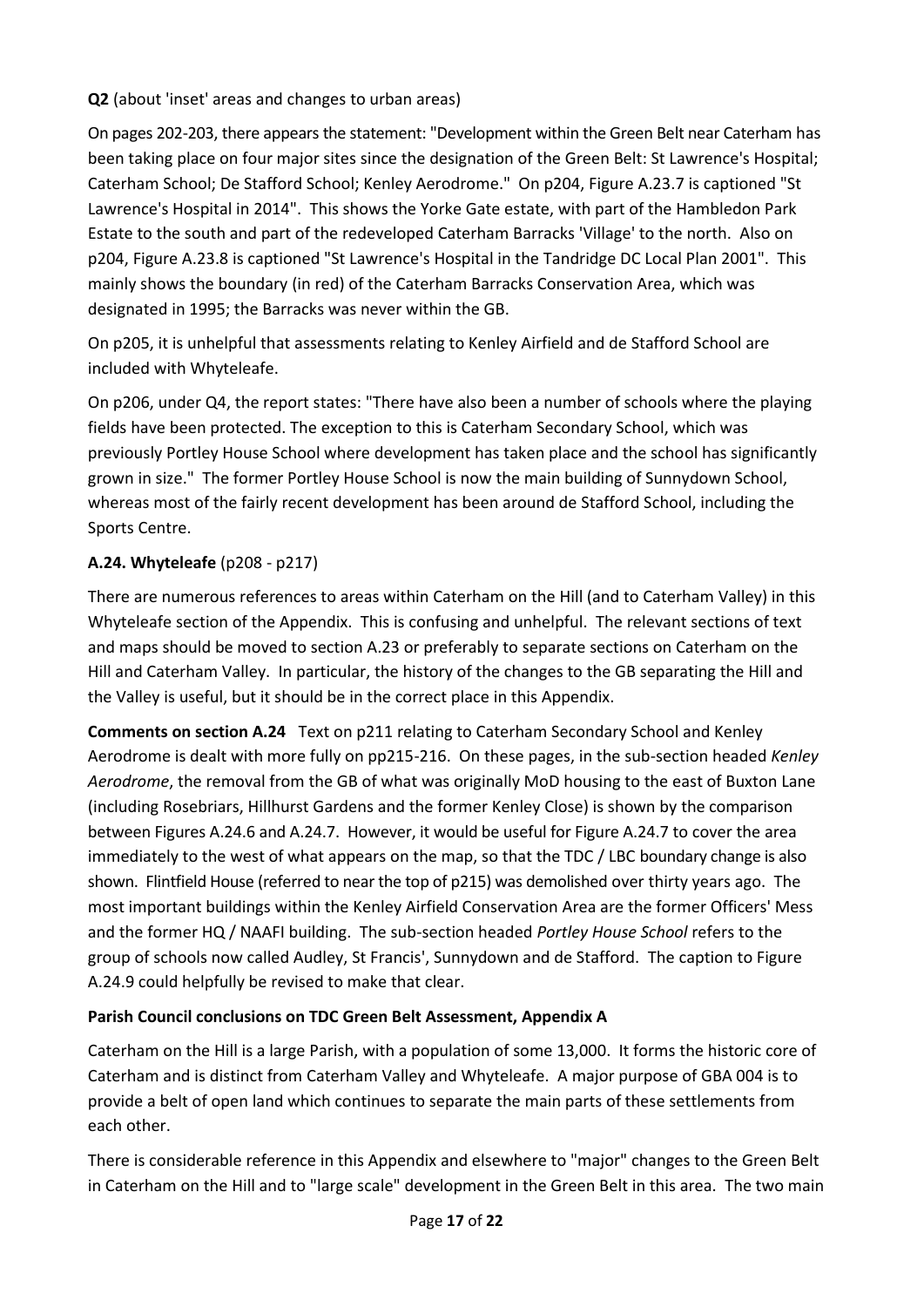changes, at St Lawrence's Hospital and in a smaller area south of Kenley Airfield, reflected the preexisting buildings of the Hospital and the RAF (later MoD) housing associated with the Airfield. Arguably these areas should never have formed part of the GB. The only significant recent development within the CotH area of the GB has been at the academic campus, particularly at de Stafford. This was permitted GB development at the time is was carried out.

On Appendix A, the Parish Council therefore concludes that the Caterham on the Hill sections of the text should be brought together in a single location, separate from references to Caterham Valley and Whyteleafe. Corrections then need to be made before they become an accurate record of the history of the Green Belt relating to Caterham on the Hill. Assessments affecting future Green Belt or development policies should not rely on this Appendix until these changes have taken place. Even then, Appendix A, while interesting historically, should not be used as a reason for future changes to the GB.

### **Appendix B: Strategic Green Belt Area Assessments, Strategic Area A**

Para B.2.1.1 The claim that "large scale" development has occurred at various (present and former) Green Belt areas in Caterham on the Hill is an exaggeration. When the St Lawrence's Hospital site was removed from the GB in the 1992 Plan, the hospital had been in place for many decades. Other GB development was generally pre-existing, small in scale or permitted in the GB at the time it took place. The impression created in this paragraph is of widespread development within the GB in Caterham on the Hill. This is incorrect.

Para B.2.1.2 There is a footnote symbol but no footnote. It may have been intended to be "Caterham on the Hill and Caterham Valley". The Parish Council considers that the two settlements should be treated separately. The sentence: "Some of the development around Kenley airfield has taken place since the designation of Green Belt in this area and gives the perception that Kenley and Whyteleafe have merged" is wrong and should be deleted. The original MoD housing development on a small area of GB south of Kenley Airfield took place some decades ago, and that land was subsequently removed from the GB. Also, it is not in Kenley and it is not near Whyteleafe. The final sentence of this paragraph should also be removed unless it relates to the area north of Whyteleafe on the A22.

Para B.2.1.3 This paragraph relates to the Caterham, Chaldon, Whyteleafe and Warlingham areas in general:

The characteristics of the area are dominated by infrastructure features; railways and roads that lead towards the conurbation of London. As a general characteristic, the area appears slightly dilapidated emphasised through the degraded vacant buildings and industrial estates. There are some large open spaces that are currently tired and overgrown. The amount of countryside in this Strategic Green Belt Area is minimal in comparison to the other Strategic Green Belt Areas, limiting its tranquillity and serenity. There are a number of ancient woodlands and the topography of the area is very steep, sitting on a ridge. However due to the valley and the wooded areas, the settlements themselves are quite obscured. Overall, this band's contribution to this purpose is less effective than B and C, for example, that is predominantly open countryside.

These disparaging comments give a misleading impression and are greatly resented by Caterham on the Hill Parish Council. These towns and villages are at risk of coalescence and in some places of merging with Greater London, and this is what the Green Belt is designed to prevent. Caterham on the Hill and its neighbours need the strong support of Tandridge District Council throughout the Local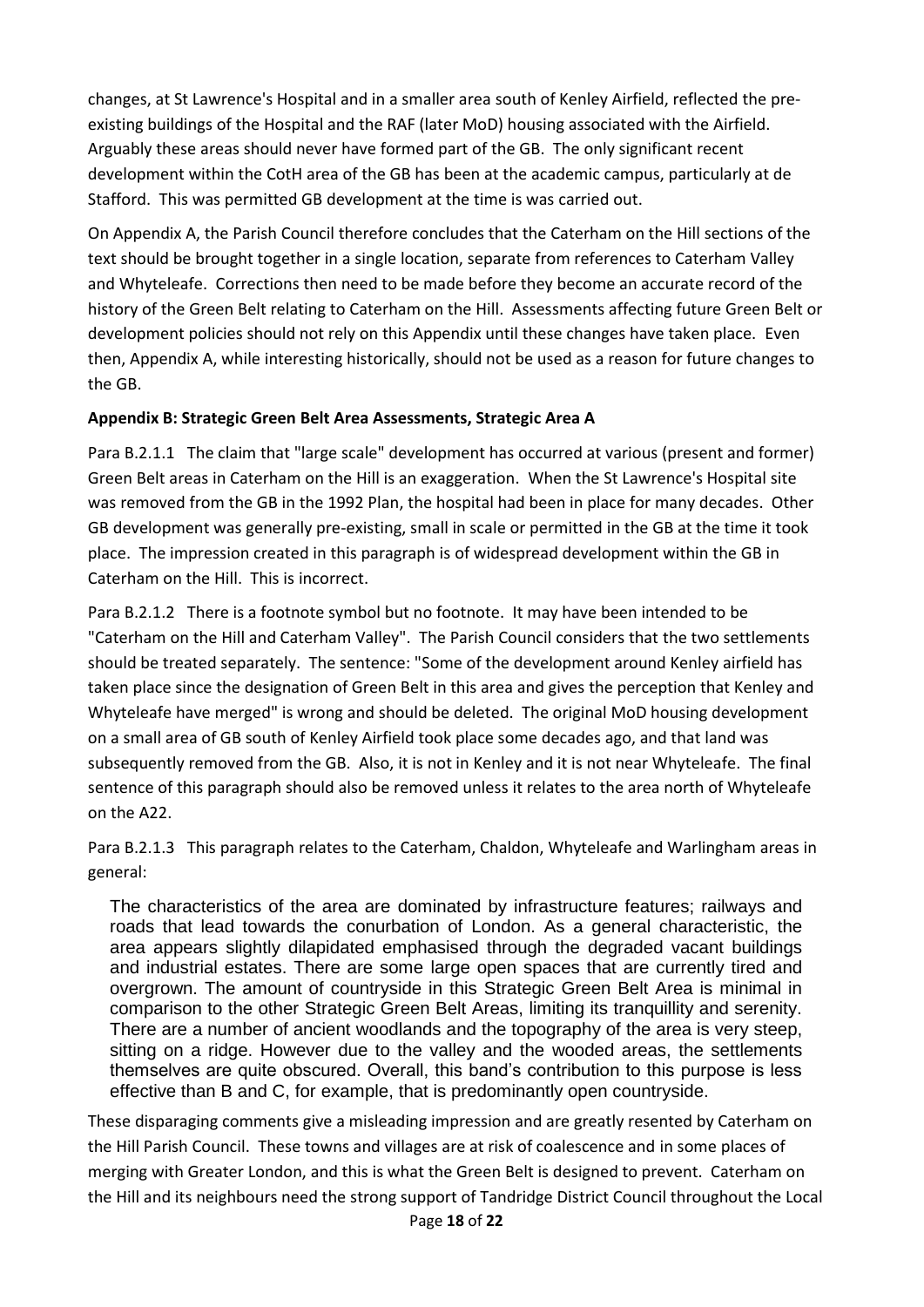Plan Review process. They do not need derogatory, inaccurate or irrelevant comments. This paragraph should be withdrawn and rewritten.

Para B.2.1.5 Once again, the comment about development at Kenley Airfield is misleading, and the statement "the perception that Kenley has merged with Caterham" is incorrect and should be deleted.

### **Appendix C: Conservation Areas Map**

This map omits GBA 047. The Kenley Airfield (not just "Kenley") Conservation Area straddles the boundary into LB Croydon.

### **Appendix D: Parcel Assessments**

### **D.5 GBA 004** (pp 275-283)

Figure D.5.1 on page 275 shows the Tandridge Green Belt (area GBA 004) which separates the main part of Caterham on the Hill from Caterham Valley and Whyteleafe. However, it does not show contiguous GB within LB Croydon, and thus gives a misleading impression of a lack of GB to the north of Caterham. The TDC / LBC boundary and the Croydon GB should be shown (perhaps by hatching) so as to give an accurate picture. This comment also applies to other maps within this Appendix which border LB Croydon.

Para D.5.4 It is worth adding that TDC describes Queens Park as "our flagship wellbeing site".

Para D.5.4 or D.5.5 There needs to be a sentence here about the GB land between Waller Lane and Burntwood Lane, particularly as there have been speculative development applications in parts of this area.

Para D.5.6 In the last sentence, Kenley Aerodrome is now known as Kenley Airfield. There are two "large detached buildings" within the Kenley Airfield Conservation Area, both of which are Listed Grade II by Historic England. The former HQ / NAAFI building on the southern side of the Airfield is currently in course of conversion to become an independent school. The former Officers' Mess south-east of the Airfield is currently the subject of a planning application for conversion to use as flats. The final phrase "impacting on its rural feel" is irrelevant, as the Green Belt is not primarily intended solely for rural areas. Some redrafting of this paragraph is needed.

Para D.5.7 (and elsewhere in the Green Belt Assessment report) The references to "substantial change" in this area are exaggerated. As stated, the academic campus - particularly de Stafford School - was enlarged under previous GB policy when school development was a permitted exemption. Kenley Airfield itself has not been developed at all and is a very large open area of GB, mainly within LB Croydon. The former MoD housing in a relatively small area south of the operational airfield were removed from the GB, and there was also an amendment to the TDC / LBC boundary before part of this land was redeveloped as the Kenley Park Estate. Statements implying that this was a major change to parcel GBA 004 / AFI 008 are misleading.

Para D.5.10 Conclusion on Purpose 1 (to check unrestricted sprawl of built-up areas) Once again, there is confusion here. The development of Kenley Park Estate is not "in Kenley", despite the name. It is an integral part of Portley Ward in Caterham on the Hill and it is well separated from suburban Kenley (within LB Croydon) by the open GB land of the Kenley Airfield Conservation Area. This has not "created sprawl to occur into Caterham". The two sentences should be corrected. The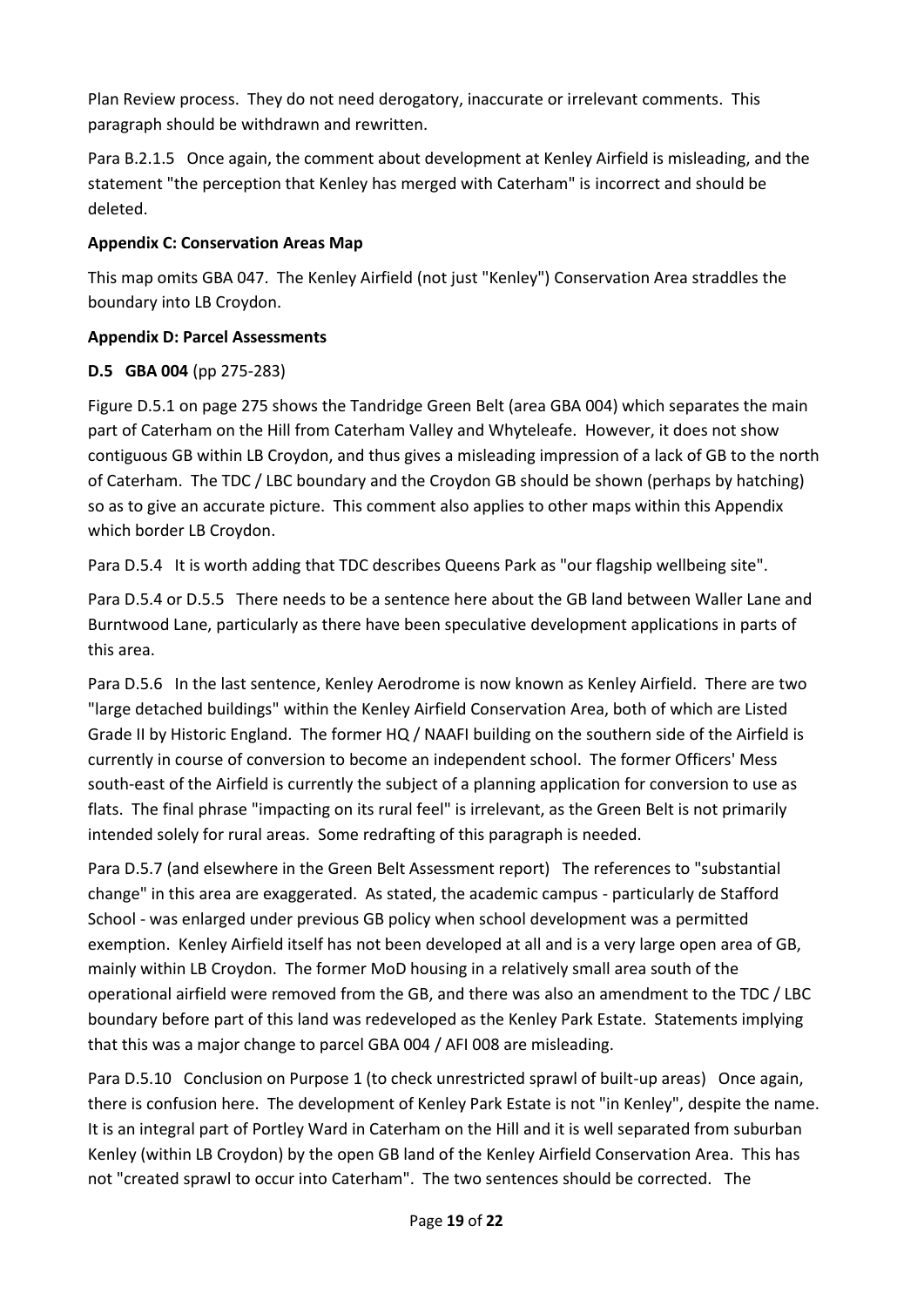paragraph should also highlight the success of GBA 004 - despite development pressures - in preventing the coalescence of Caterham on the Hill, Caterham Valley and Whyteleafe.

Para D.5.12 The text appears to suggest that Queens Park could be removed from the Green Belt. As this is presumably not the intention, it should be clarified. Also, there is adequate GB land east of the de Stafford complex to separate this from the main parts of Whyteleafe and Caterham Valley.

Para D.5.13 This is incorrect for the reasons given above. The paragraph should be deleted.

Para D.5.14 The para states that "Kenley Aerodrome … is not identified as an individual settlement under this purpose". This is not understood, as Kenley Airfield is an open area within the (mainly LB Croydon) Green Belt. The author now claims that "the development at Kenley Aerodrome has added to the perception that Kenley and Whyteleafe have merged". This is not correct and the sentence should be removed.

Para D.5.16 Yet another erroneous reference to Kenley Aerodrome needs to be removed.

Para D.5.17 And again! There seems to be great concern about the Kenley Park Estate redevelopment of former MoD housing, but this is based on a misunderstanding of its location and relatively modest scale. Indeed, this whole paragraph creates a misleading impression of GBA 004 / AFI 008 and it should be deleted or rewritten.

Paras D.5.17 & D.5.18 Conclusion on Purpose 2 (to prevent neighbouring towns merging) Subject to the comment above, the text in these paras is supported by the Parish Council.

Paras D.5.19 to D.5.22 The statement that there are no conservation areas within GBA 004 is wrong. There are no urban conservation areas, but part of GBA 004 lies within the Kenley Airfield Conservation Area (which straddles the boundary with LB Croydon). It may be that these paras have been included in error, as the same issue is dealt with differently below.

Para D.5.26 The purpose of this paragraph is not clear. If it implies that Queens Park could be removed from the Green Belt, this would be strongly resisted by the Parish Council.

Paras D.5.29 and D.5.33 These Conclusions paras on Purpose 3 (saving the countryside from encroachment) and Purpose 4 (preserving the setting and character of history towns) are accepted by the Parish Council.

Paras D.5.34 & D.5.35 Overall Conclusion on GBA 004 Caterham on the Hill Parish Council considers that the main and essential purpose of GBA 004 is to act as a permanent buffer preventing the coalescence of the main parts of Caterham on the Hill with Caterham Valley and Whyteleafe. This objective should be clearly stated and endorsed within this conclusion. These paragraphs could helpfully be redrafted to give greater prominence to this aim.

### **D.47 GBA 046 & 047 (pp 541-546)**

Figure D.47.1 The map should show the TDC / LBC boundary and the Green Belt within Croydon.

Figures D.47.2 to D.47.4, and text D.47.1 to D.47.6 The photos show the pleasant, partly wooded and partly open area. Photo D.47.2 shows part of Coulsdon Common rather than GBA 046 itself, so could be misleading. Photos D.47.3 & D.47.4 show that GBA 047, behind gardens in Ninehams Road, is open and attractive. This is a typical 'urban fringe' Green Belt area and it is an integral part of Coulsdon Common. The text does not acknowledge this, and should be changed. It should be noted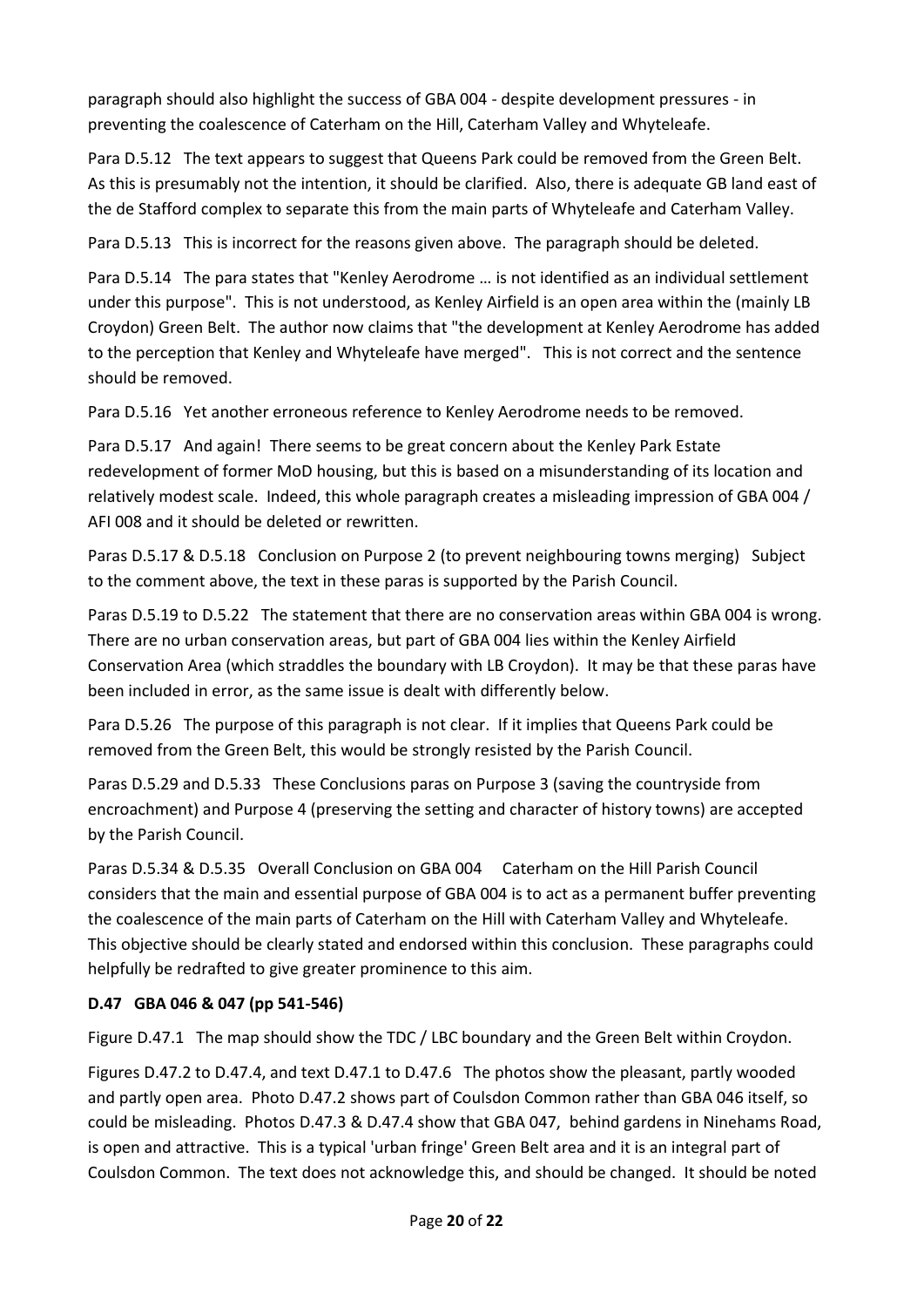that the Merlewood Estate Office is not in the GB; it is located between the two parcels GBA 046 and GBA 047. The text needs to be corrected here.

D.47.7 Conclusion on Purpose 1 (to check unrestricted sprawl) Contrary to what is stated in the report, these areas should be taken together with Coulsdon Common in LB Croydon. As such they form an integral part of the GB separating Old Coulsdon from Caterham. The implication that LB Croydon or City (of London) Commons would consider permitting development of Coulsdon Common is absurd and should be deleted.

D.47.8 to D.47.12 Purpose 2 (to prevent neighbouring towns merging) Again there is pointless speculation about southward development of Old Coulsdon, though this is acknowledged as "unlikely". The two areas GBA 046 and 047 (especially the latter) should be seen as part of Coulsdon Common and not as small isolated pockets of GB within Tandridge.

D.47.13 to D.47.17 Purpose 3 (to guard the countryside from encroachment) Para D.47.14 is incorrect. Although there are some buildings in GBA 046, the main Merlewood office and yard are located between GBA 046 & GBA 047. The north side of GBA 046 adjoins Coulsdon Common. GBA 047 has back gardens of Ninehams Road and part of Merlewood on two sides, not three. As noted before, it is managed and used as an integral part of Coulsdon Common. On D.47.17, proximity to housing applies in many 'urban fringe' GB areas, yet limiting further outward development is the purpose of such parts of the GB.

D.47.22 Overall Conclusion on GBA 046 & 047 Caterham on the Hill Parish Council objects strongly to the report's conclusion that "neither parcel is considered to serve the purposes of the Green Belt". The author seems to have viewed these areas in isolation from the adjoining GB in LB Croydon. GBA 047 is a typical 'urban fringe' Green Belt area and it is an integral part of Coulsdon Common. GBA 046 also adjoins the Croydon Green Belt. Both are, in effect, small elements of the LB Croydon GB. The fact that the administrative boundary places them in Tandridge rather than Croydon is irrelevant.

### **Appendix E: Settlement Assessments**

### E.17 Caterham (pp 561-562)

Para E.17.2 In the first line, "some" would be more accurate than "many". The distinction between Caterham on the Hill and Caterham Valley needs to be repeated here.

Para E.17.4 The Caterham Barracks Conservation area faces the GB on its west side. The Kenley Airfield Conservation Area as a whole (rather than just its Tandridge part) is bounded by Coulsdon and Kenley Commons; development is limited to parts of its east and south sides. Also, Kenley Airfield was closed for powered aircraft in the 1970s; it is used for gliding and for a variety of informal leisure purposes.

Para E.17.5 GBA 004 does not have "large scale development within it". The present GB area only has significant development at the academic campus, the Dene Hospital, St Mary's Church and the two Listed Buildings in the Kenley Airfield Conservation Area, plus some scattered buildings elsewhere.

Para E.17.7 This paragraph is wrong and should be removed or redrafted. See the PC's comments above.